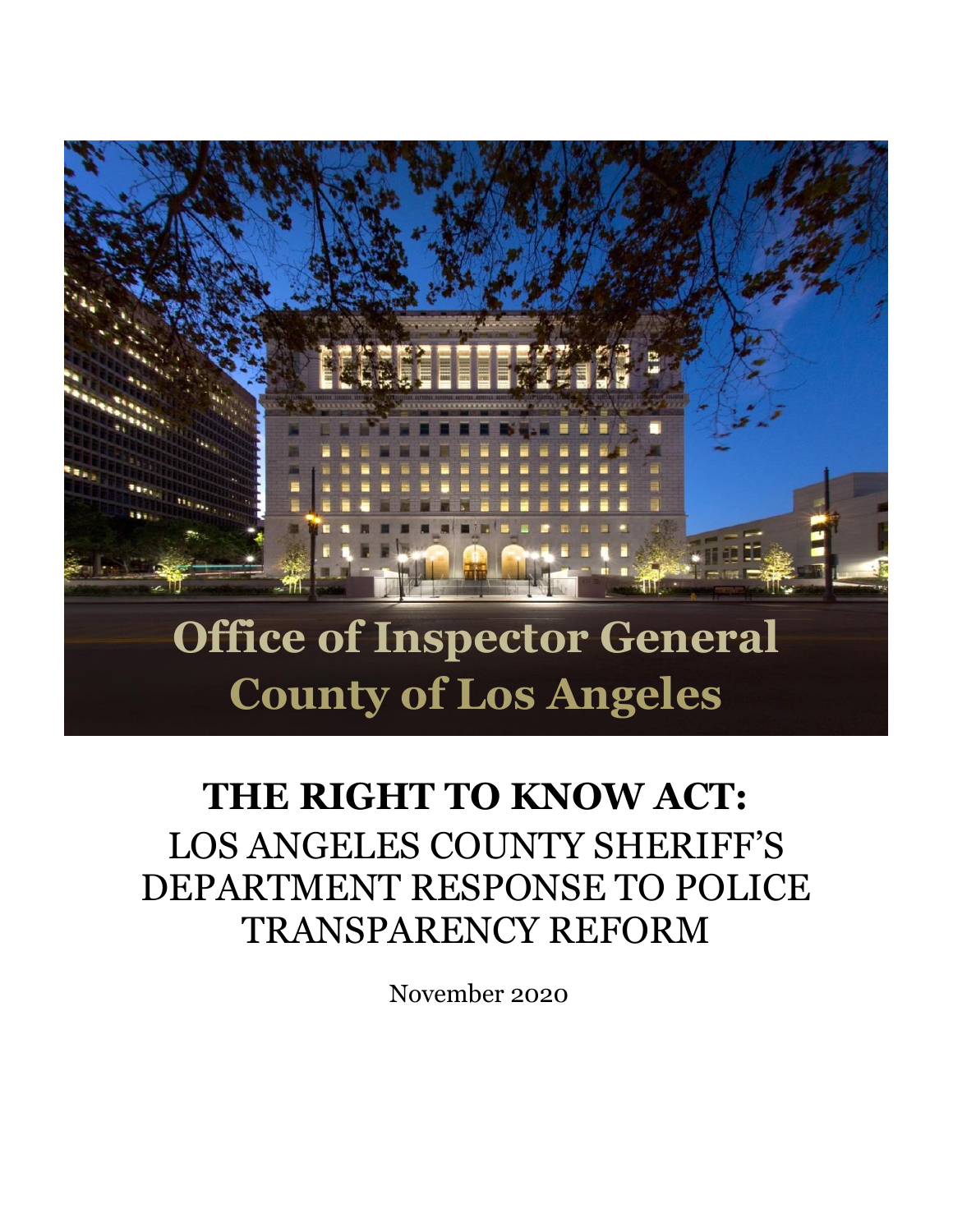#### **TABLE OF CONTENTS**

| CPRA/Penal Code section 832.7 Discovery Unit Response Process  8                 |  |
|----------------------------------------------------------------------------------|--|
|                                                                                  |  |
|                                                                                  |  |
| The Sheriff's Department is not Releasing Reports of Shootings and Uses of Force |  |
|                                                                                  |  |
| Year 2019 CPRA/Penal Code section 832.7 Compliance Statistics 14                 |  |
|                                                                                  |  |
|                                                                                  |  |
|                                                                                  |  |
|                                                                                  |  |
| Audits and Accountability Bureau Assumes Penal Code section 832.7 Duties 16      |  |
|                                                                                  |  |
| Structural Barriers to True Penal Code section 832.7 Transparency 22             |  |
|                                                                                  |  |
|                                                                                  |  |
|                                                                                  |  |
|                                                                                  |  |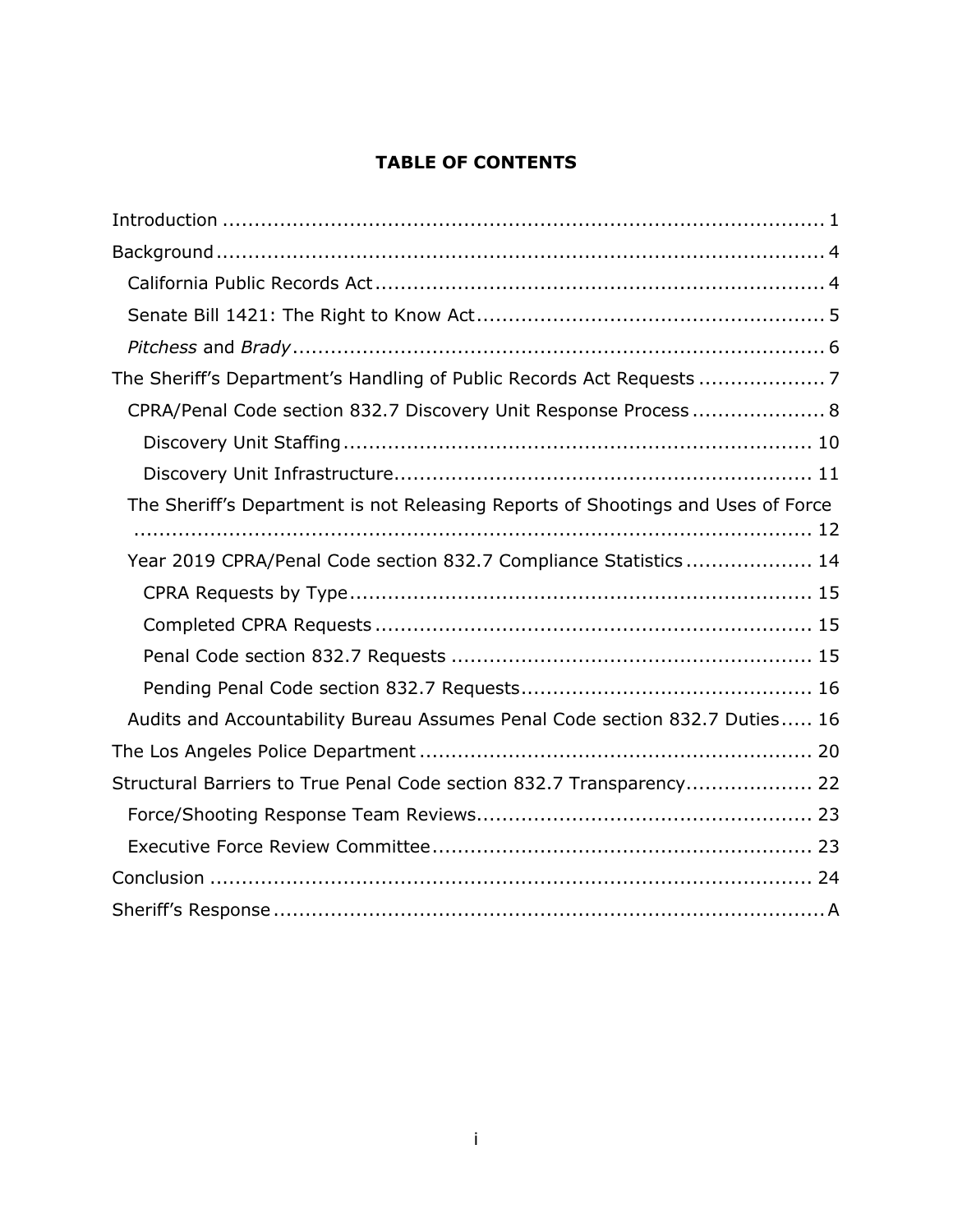# <span id="page-2-0"></span>Introduction

Transparency in urban policing is essential to ensuring that police enforce laws in a manner acceptable to the public. Secrecy in policing leads to unlawful practices and the belief, too often shared by police and communities, that the interests of the public and the police are not the same. In recent years, California has made substantial efforts to reform laws which previously allowed police secrecy. However, passing laws is not enough for reform. For a police agency to claim to be "transparent and accountable" it must enforce the laws that govern its own conduct. Unfortunately, law enforcement has not rapidly embraced these new laws in all cases.

California enacted Senate Bill 1421, the Right to Know Act, which amended California Penal Code sections 832.7 and 832.8 and became effective January 1, 2019, to provide that certain records previously made confidential by law, including the investigations of police shootings, shall not be confidential. Law enforcement may temporarily withhold such records to protect an investigation but must provide written factual justifications for the withholding. Although the Los Angeles County Sheriff's Department purports to maintain a website of such data, the website has a scarcity of the required information.<sup>1</sup>

Pursuant to Penal Code section 832.7, four general types of previously confidential police records are no longer confidential: (1) incidents involving the discharge of a firearm at a person by a peace officer or custodial officer, whether a sustained finding was made or not; (2) incidents in which the use of force by a peace officer or custodial officer against a person resulted in death, or in great bodily injury, whether a sustained finding was made or not; (3) records relating to an incident in which a sustained<sup>2</sup> finding was made by any law enforcement agency or oversight agency that a peace officer or custodial officer engaged in sexual assault involving a member of the public; and (4) records relating to an incident in which a sustained finding was made by any law enforcement agency or oversight agency of dishonesty by a peace officer or custodial officer directly relating to the reporting, investigation, or prosecution of a crime, or directly relating to the reporting of, or investigation of misconduct by, another peace officer or custodial officer, including,

 $1$  Until June of this year, the Sheriff's Department had not posted any Penal Code section 832.7 data on its website. On June 30, 2020, the Sheriff's Department began posting information..

 $2$  As defined in Penal Code section 832.8 as the terms relate to Penal Code section 832.7, the word "sustained" means a final determination by an investigating agency, commission, board, hearing officer, or arbitrator, as applicable, following an investigation and opportunity for an administrative appeal pursuant to Sections 3304 and 3304.5 of the Government Code, that the actions of the peace officer or custodial officer were found to violate law or department policy, whereas "unfounded" means that an investigation clearly establishes that the allegation is not true.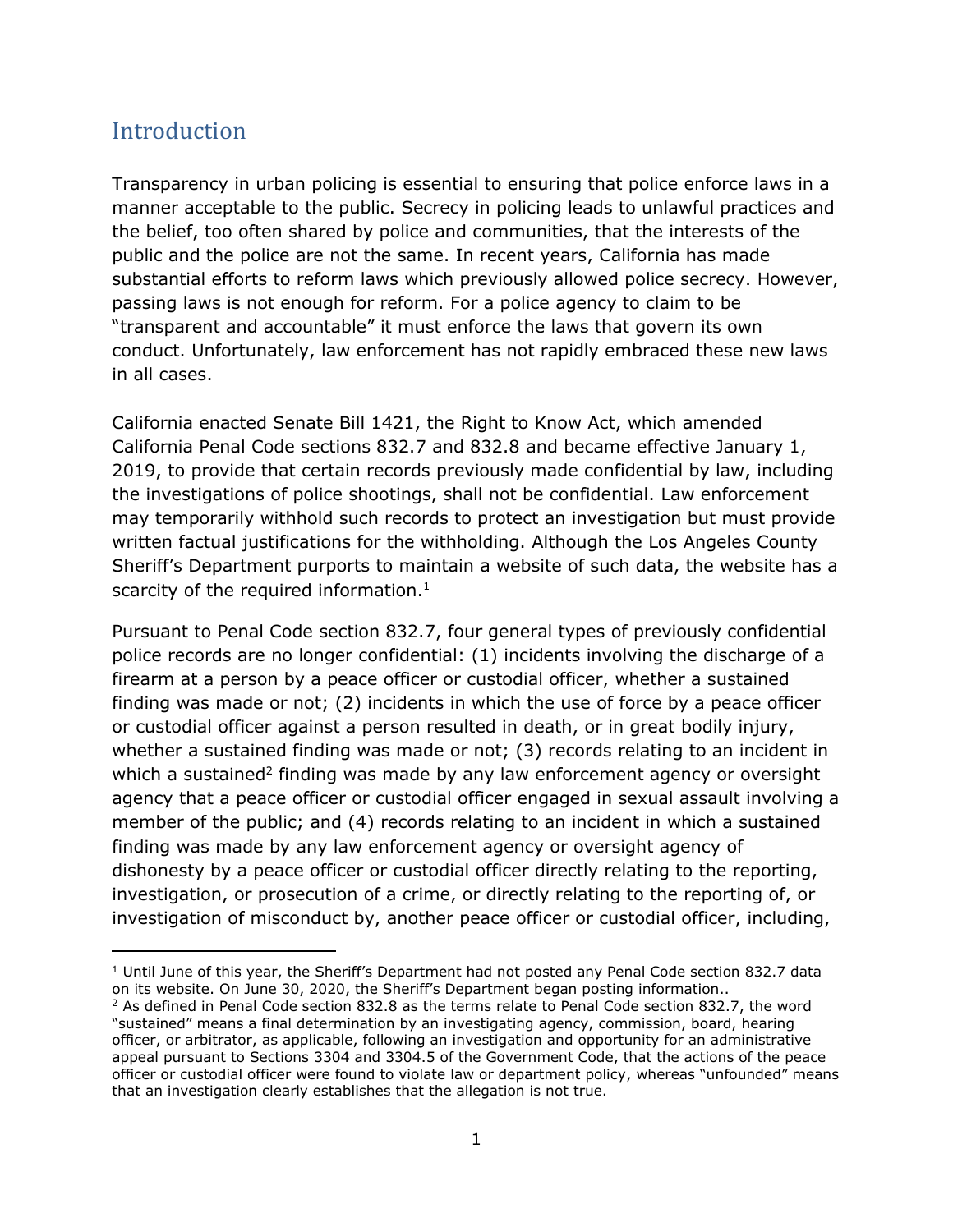but not limited to, any sustained finding of perjury, false statements, filing false reports, destruction, falsifying, or concealing of evidence.<sup>3</sup>

As amended, Penal Code section 832.7 represents a substantial and important step towards greater transparency and accountability in cases involving police uses of force, sexual assault, and dishonesty. These issues are at the heart of many of the recent cases that have drawn public attention and increased tensions between the Los Angeles County Sheriff's Department (Sheriff's Department) and the communities it serves. Accordingly, the Office of Inspector General conducted a review of the Sheriff's Department's response to community requests for Penal Code section 832.7 information in the calendar year 2019. It should be noted that from January 1, 2019, to roughly November of 2019, the Sheriff's Department's Discovery Unit handled all Public Records Act requests, including Penal Code section 832.7 requests. In November 2019, two weeks after the Office of Inspector General met with representatives of the Discovery Unit to discuss perceived problems, the Sheriff's Department transferred the responsibility of responding to Penal Code section 832.7 requests to the Audits and Accountability Bureau (AAB). While this report focuses on the Discovery Unit responses, attention is also paid to AAB's inclusion.

In October 2019, the Office of Inspector General met with Sheriff's Department Discovery Unit staff and analyzed documentation and spreadsheets memorializing the Sheriff's Department's response to the Penal Code section 832.7 requests received in 2019. The Office of Inspector General also met with Los Angeles Police Department (LAPD) staff and reviewed the LAPD's process for responding to CPRA/Penal Code section 832.7 requests as a benchmark against which to measure the Sheriff's Department's process. As discussed in detail below, the Office of Inspector General found deficiencies in the staffing and infrastructure the Sheriff's Department established to respond to the CPRA/Penal Code section 832.7 requests received in 2019, resulting in substantial delays in Penal Code section 832.7 compliance.

In 2019, the Sheriff's Department received 2,909 Penal Code section 832.7 records requests. The requesters were a mix of news agencies, private citizens, and a significant number of criminal defense attorneys. As of January 23, 2020, over seventy percent (2,058) of the Penal Code section 832.7 requests remained outstanding.<sup>4</sup> Moreover, 1,942 of the outstanding Penal Code section 832.7

<sup>3</sup> Penal Code section 832.7(b).

<sup>4</sup> In mid-November, 2019, the LASD Audits and Accountability Bureau took over the Penal Code section 832.7 PRA requests. Analysis of the Penal Code section 832.7 data provided in spreadsheet form by LASD's Discovery unit showed that AAB completed an additional nine individual Penal Code section 832.7 CPRA requests.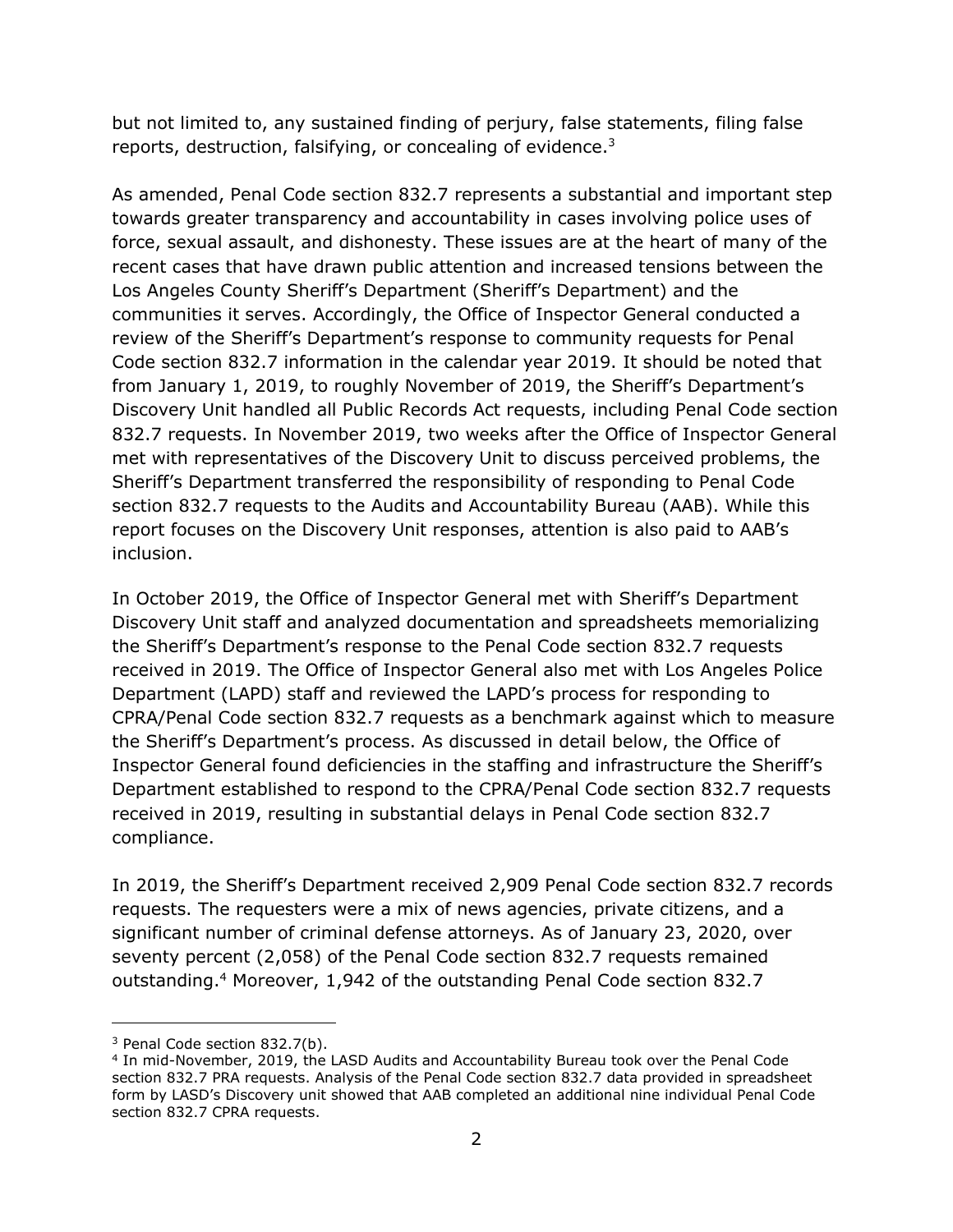requests were pending for over 180 days without a response, well outside of the time limits mandated by the California Public Records Act.

Perhaps most importantly, based on the information provided to the Office of Inspector General, as of July 6, 2020, records were produced in only four requests for deputy involved shooting related incidents. This must be balanced against the 196 deputy involved shootings in the last nine years. Failure to release this information on shootings and other serious uses of force is contrary to the statutory requirements of Penal Code section 832.7.

The Sheriff's Department did institute a number of changes in November 2019 to its Penal Code section 832.7 response process: The Sheriff's Department shifted the responsibility for responding to Penal Code section 832.7 requests from the Discovery Unit to the Audit and Accountability Bureau (AAB). AAB then assigned additional staff to respond to Penal Code section 832.7 requests, created new response procedures, and implemented a computer-based tracking and correspondence system to manage Penal Code section 832.7 requests.

On September 17, 2020, the Sheriff's Department informed the Office of Inspector General that it had drafted new policies relating to the processing of Penal Code section 832.7 CPRA requests. According to the Sheriff's Department, the new policies also address the process of ruling on exemptions to CPRA requests based upon the assertion of safety concerns by individual deputies. The Office of Inspector will reserve comment on these policies until after the policies are finalized and implemented and we have been provided the opportunity to review them.

Despite the changes already implemented, the Office of Inspector General has concerns about the actual transparency afforded by AAB's response procedures.

In analyzing the responses of the Sheriff's Department, we have found that there is a tremendous amount of internal confusion about the respective duties of AAB and the Discovery Unit. Each is utilizing a different and incompatible information system resulting in data that cannot be reconciled thus producing inaccurate statistics. These inaccuracies are yet another barrier to complete and transparent access to Penal Code section 832.7 information.

Lastly, the Office of Inspector General found that at certain key points in the Sheriff's Department's force review process no detailed memoranda are created to preserve the Department's analysis and actions. Given that 832.7(b)(2) requires the release of "documents setting forth findings or recommended findings; and copies of disciplinary records relating to the incident," preserving the Department's analysis and actions is crucial for transparency. While it is possible that a court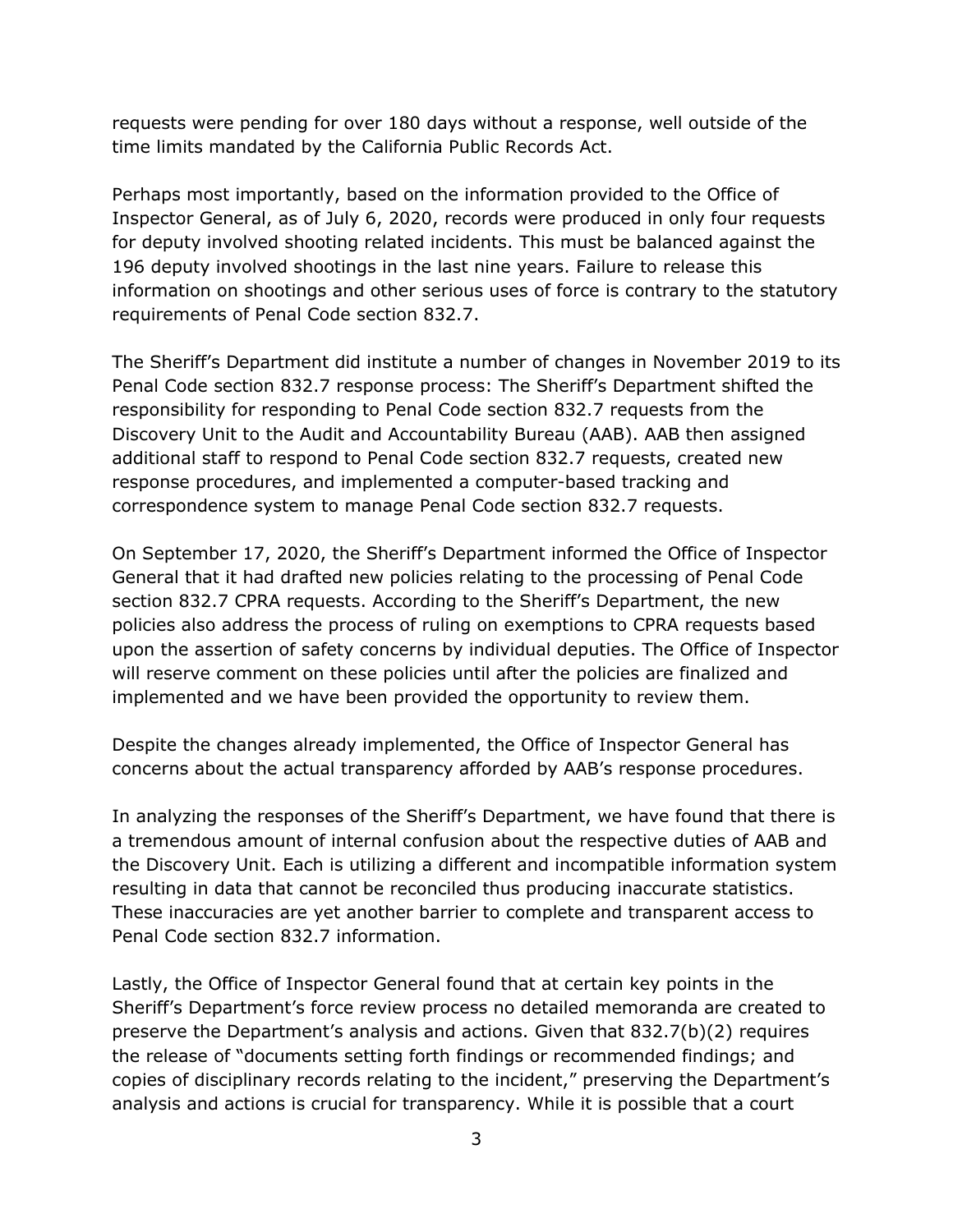could impose limitations on the types of documentation to be released, the Sheriff's stated commitment to transparency, as noted by the current Sheriff on his [Transparency Promise page of the lasd.org](https://lasd.org/transparency/) website and in a recent statement regarding Penal Code section 832.7,<sup>5</sup> dictates that best practices should include the preservation of Sheriff's Department disciplinary analyses in the event there is a judicial decision requiring disclosure.

# <span id="page-5-0"></span>Background

On September 30, 2018, Senate Bill 1421, the Right to Know Act, was enacted into law and codified as California Penal Code section 832.7. As discussed above, Senate Bill 1421 (SB-1421) allows access to four general types of previously confidential police records: police shootings, uses of force resulting in death or great bodily injury, sexual assault involving a member of the public, and dishonesty. Penal Code section 832.7 went into effect on January 1, 2019 and authorizes access to these records by means of a California Public Records Act request. We will first discuss the general rules governing CPRA requests, then we will set forth the rules particular to Penal Code section 832.7.

### <span id="page-5-1"></span>California Public Records Act

The California Public Records Act<sup>6</sup> was enacted to provide public access to information regarding the workings of government while respecting the privacy rights of individuals. Under the CPRA, a public agency must respond to a public records act request within ten calendar days. A fourteen-day extension (beyond the ten days) is permissible if "unusual circumstances"<sup>7</sup> exist, after which the public agency must advise the requesting party when the information will be made available. A CPRA request must reasonably describe an identifiable record, but the public agency is also required to assist a member of the public to "make a focused and effective request that reasonably describes an identifiable record." <sup>8</sup> A public agency must also make a reasonable effort to elicit additional information from a requester in order to clarify the request and help the public agency identify records

<sup>&</sup>lt;sup>5</sup> On June 16, 2020, the Sheriff posted a [statement](https://lasd.org/sb-1421-compliance/) on the LASD website regarding Penal Code section 832.7, touting his commitment to transparency. Additionally, the LASD website has a Transparency [Promise page](https://lasd.org/transparency/), in which Sheriff Villanueva states that he, "consider[s] transparency to be of critical importance to effective policing in the 21st century."

<sup>6</sup> The California Public Records Act is codified in Government Code sections 6252- 6253. A "public record" is broadly defined in Govt. Code section 6252(e), and includes not only writings, but any "form of communication or representation," which includes voicemails, videos, computer records.  $7$  "Unusual circumstances" may include the need to search for and collect the requested records from other locations, to consult others and to locate and review many records.

<sup>&</sup>lt;sup>8</sup> Govt. Code section 6253.1.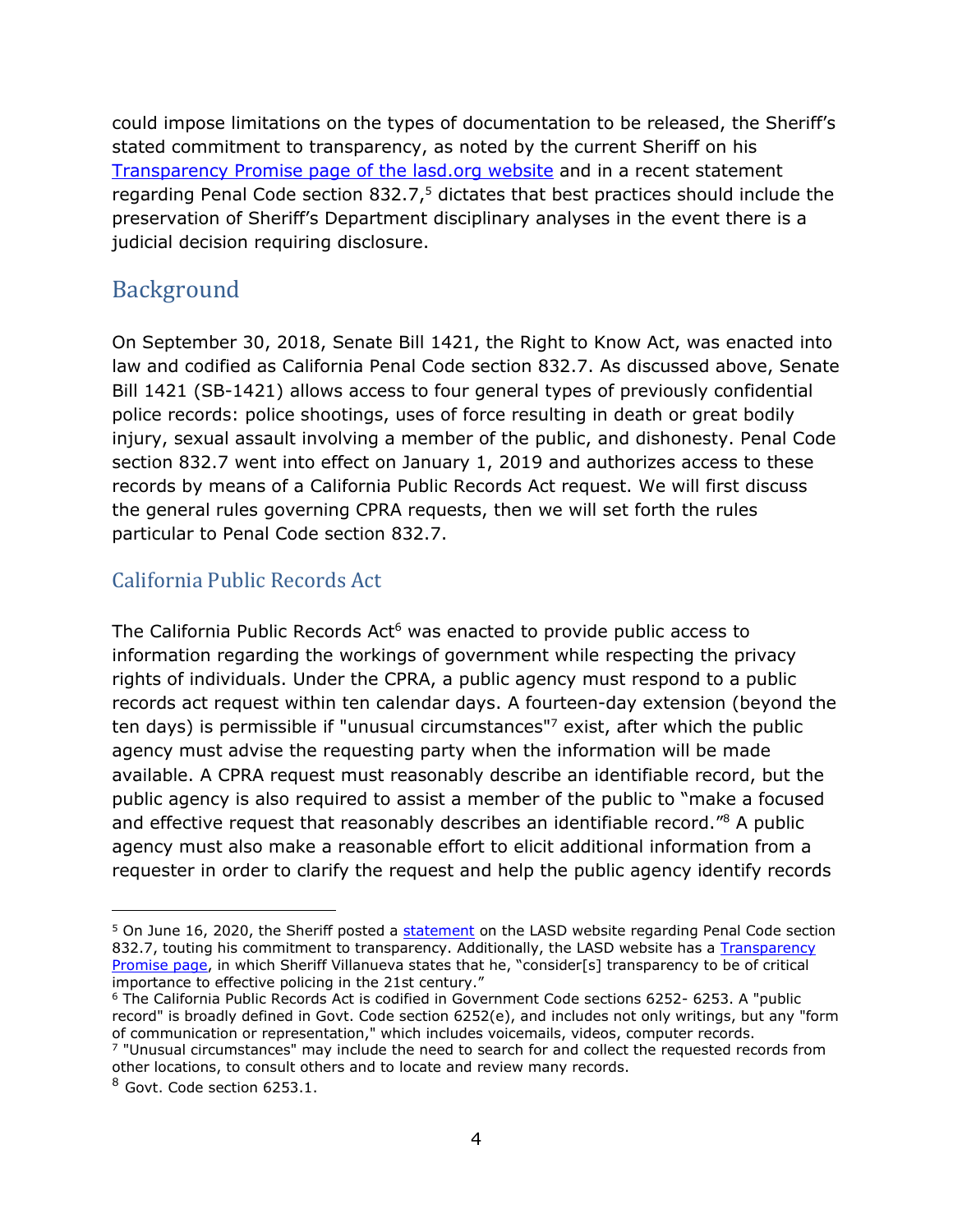responsive to the request.<sup>9</sup> In sum, the Sheriff's Department must generally respond to CPRA requests that seek Penal Code section 832.7 information within a maximum of twenty-four calendar days (ten days plus the fourteen-day extension) from date of receipt.

CPRA does not require the requested records be provided in the applicable ten or twenty-four-day periods. A public agency must only respond to a requester within the twenty-four-day period. In that response, the agency must provide a reasonable estimate of when the records will be made available. A public agency shall not delay or obstruct the inspection or copying of public records.<sup>10</sup> If a public agency denies a CPRA request, the denial must be in writing.<sup>11</sup> If a public agency withholds a record based on a statutory exemption, such as the so-called "catch-all exemption," which allows for non-disclosure of documents or records if the public interest in non-disclosure outweighs the public interest in disclosure,  $12$  the agency must notify the requester of the reasons for withholding the record.<sup>13</sup> As a result, any denial of a Penal Code section 832.7 request must be in writing and state the reason(s) and any applicable exemption(s) upon which the denial is based.

Non-compliance with the CPRA can result in legal liability. For 2019, the Sheriff's Department responded to eleven lawsuits related to CPRA compliance issues, so far incurring approximately \$129,263 in legal indemnities for fees, and costs. Two of these eleven lawsuits were still pending at the time of our review and their legal fees/costs are not included in this total. The total amount of legal expenses will necessarily increase when these cases are resolved. <sup>14</sup> In comparison, the Los Angeles Police Department reported only one active CPRA civil case for 2019.

#### <span id="page-6-0"></span>Senate Bill 1421: The Right to Know Act

Senate Bill 1421, enacted on September 30, 2018, made significant changes to Penal Code section 832.7, which governs exceptions to the confidentiality of peace and custodial officer (police) records. Penal Code section 832.7 allows for the release of several types of police records that were previously confidential and

<sup>&</sup>lt;sup>9</sup> Ibid.

<sup>&</sup>lt;sup>10</sup> Govt. Code section 6253(d).

 $11$  Govt. Code section 6255(b).

 $12$  Govt. Code section 6255(a).

<sup>13</sup> Govt. Code section 6255(a), see also *Haynie v. Superior Court* (2001) 26 Cal.4th 1061, 1074-1075. <sup>14</sup> On June 30, 2020, The Los Angeles Times reported they have filed a lawsuit against the Sheriff's Department for noncompliance CPRA/Penal Code section 832.7 requests. See [https://www.latimes.com/california/story/2020-06-30/la-times-lawsuit-deputy-misconduct-records.](https://www.latimes.com/california/story/2020-06-30/la-times-lawsuit-deputy-misconduct-records)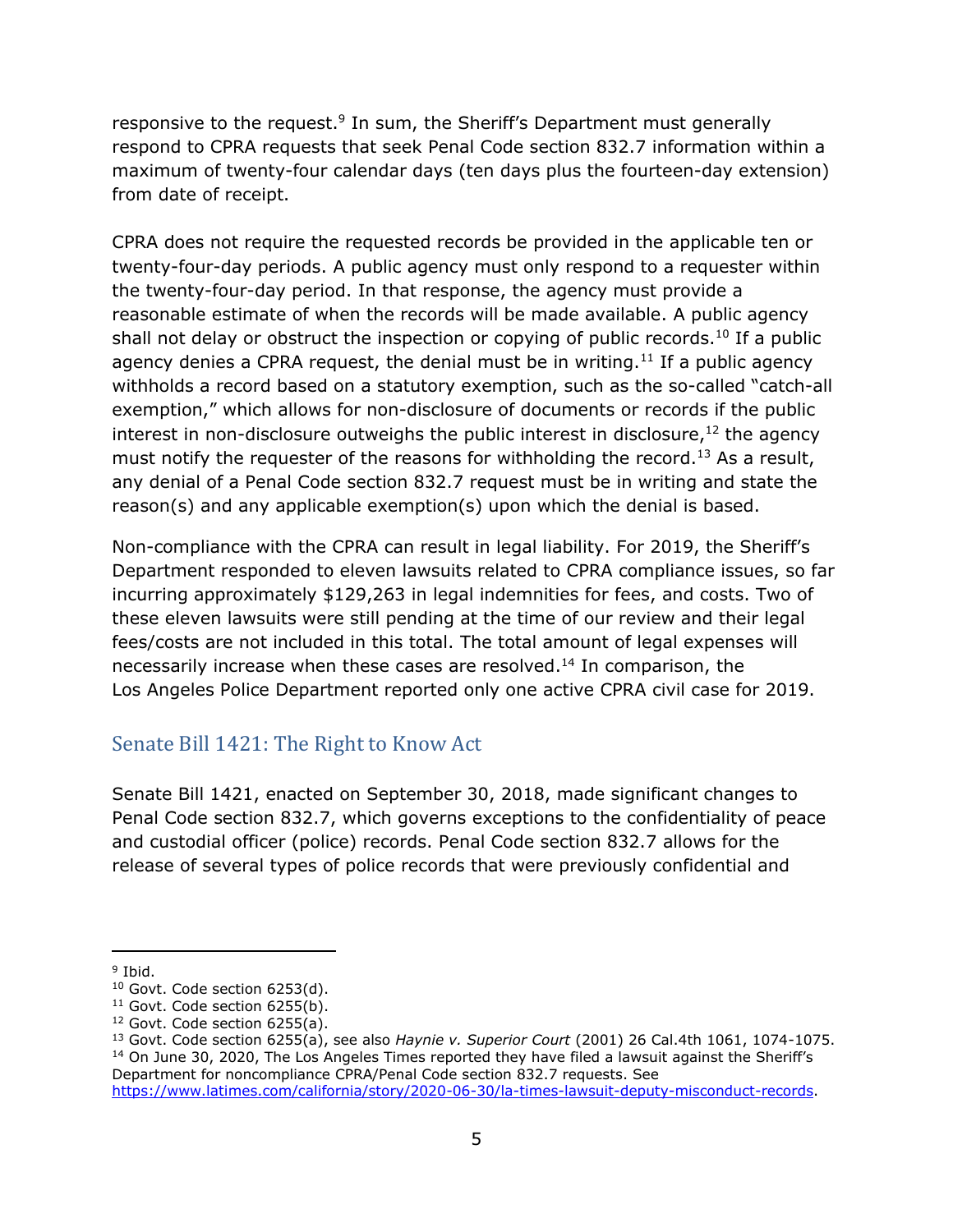unavailable. Penal Code section 832.7 went into effect on January 1, 2019 but applies retroactively to police records created prior to its effective date. 15

The person or agency seeking information pursuant to Penal Code section 832.7, must request the information by means of a CPRA request. Responsive materials to a Penal Code section 832.7 request include not only writings, but a wide range of information in various forms:

Records that shall be released pursuant to this subdivision include all investigative reports; photographic, audio, and video evidence; transcripts or recordings of interviews; autopsy reports; all materials compiled and presented for review to the district attorney or to any person or body charged with determining whether to file criminal charges against an officer in connection with an incident, or whether the officer's action was consistent with law and agency policy for purposes of discipline or administrative action, or what discipline to impose or corrective action to take; documents setting forth findings or recommended findings; and copies of disciplinary records relating to the incident, including any letters of intent to impose discipline, any documents reflecting modifications of discipline due to the Skelly or grievance process, and letters indicating final imposition of discipline or other documentation reflecting implementation of corrective action.<sup>16</sup>

Although Penal Code section 832.7 authorizes the release of many materials, it also limits the information that may be produced. Responsive records may be redacted or exempted from disclosure for reasons of privacy, officer safety, a pending administrative or criminal investigation, and/or public policy. Personal data, such as addresses and phone numbers, must be redacted. Documents and records should also be redacted to preserve the anonymity of complainants or witnesses. Confidential medical or financial information must be redacted as well. And records may be redacted where there is specific, articulable, and particularized reason to believe the disclosure of that record would pose a specific danger to the physical safety of the peace officer, custodial officer, or another person. $17$ 

#### <span id="page-7-0"></span>*Pitchess* and *Brady*

Prior to SB-1421, California's law on the disclosure of confidential law enforcement records was largely controlled by two cases: the United States Supreme Court case of *Brady v. Maryland* (1963) 373 U.S. 83 (hereinafter *Brady*), and the California

 $16$  Penal Code section 832.7(b)(2).

<sup>15</sup> See, *Walnut Creek Police Officer's Association v. City of Walnut Creek*, 33 Cal.App. 5th 940 (2019). The Sheriff's Department has a policy of retaining documents related to internal affairs investigation indefinitely, thus a wide time range of records can be requested.

<sup>&</sup>lt;sup>17</sup> See generally, Govt. Code sections 6254-6255 and Penal Code section 832.7.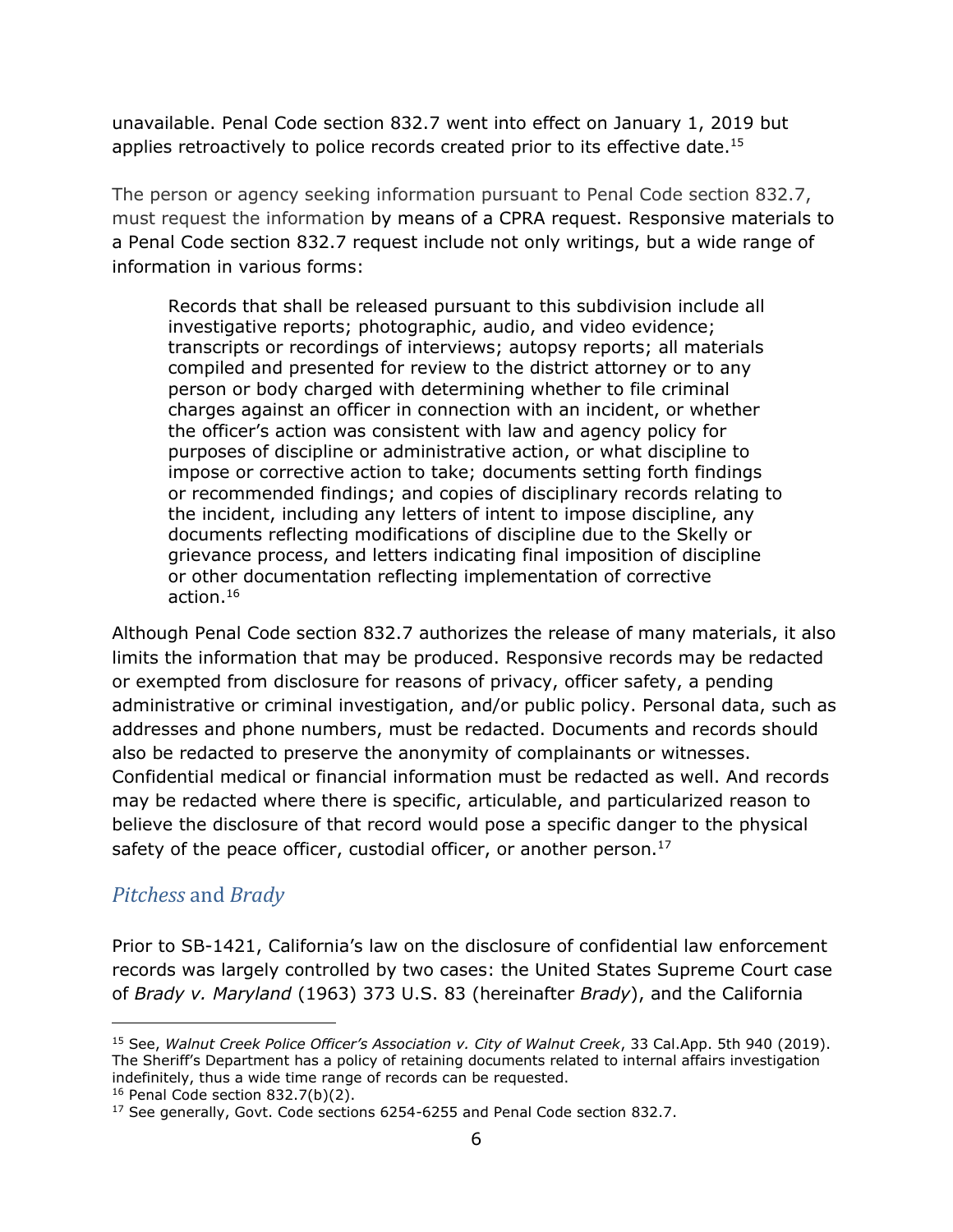Supreme Court case of *Pitchess v. Superior Court* (1974) 11 Cal.3d 531 (hereinafter *Pitchess*). Penal Code section 832.7 does not replace the disclosure requirements under *Brady* and *Pitchess* but adds a third method by which certain police records may be obtained.

Under *Brady*, the United States Supreme Court held that the prosecution in a criminal case has a constitutional duty to disclose to the defense all material exculpatory evidence. However, in California, a party in a criminal case who seeks the disclosure of police personnel files which potentially contain exculpatory information is required to follow a two-step "*Pitchess* Motion" procedure. In the first step, the requester must petition the court, showing good cause for release of the records or information sought and materiality to the subject matter of the pending litigation. The second step commences if a judge believes the threshold issues of good cause and materiality are met. If so, a judge will hold an *in-camera* hearing to review the pertinent documents and determine what information, if any, will be disclosed. Further, the court often issues a protective order mandating the moving party not disclose the information to any other party, including the opposing party in a criminal case.

It is important to note that requests coming from criminal defense attorneys are necessary in order to provide information for the defense of their clients and requests from the prosecution aid the prosecutor in analyzing the case to determine if there are questions about a deputy's credibility.

Under these decisions the legal discretion to release confidential police records does not lie exclusively with the law enforcement agency in possession of the records. Under *Brady* the "prosecution team," which includes the prosecutor and the police agency, has a legal duty to disclose exculpatory police records, while under *Pitchess*, the discretion lies with the court. However, with respect to CPRA requests, the law enforcement agency is initially responsible for determining whether or not to release information.

# <span id="page-8-0"></span>The Sheriff's Department's Handling of Public Records Act Requests

Prior to the January 1, 2019 effective date of the amendment to Penal Code section 832.7 made by SB-1421, the Sheriff's Department's Discovery Unit handled all requests made pursuant to the California Public Records Act. After January 1, 2019, the Discovery Unit continued to handle all CPRAs, including those made for information pursuant to the amended Penal Code section 832.7. 18

<sup>&</sup>lt;sup>18</sup> As will be discussed below the Audits and Accountability Bureau took SB-1421 responsibility in November of 2019 and establish different protocol.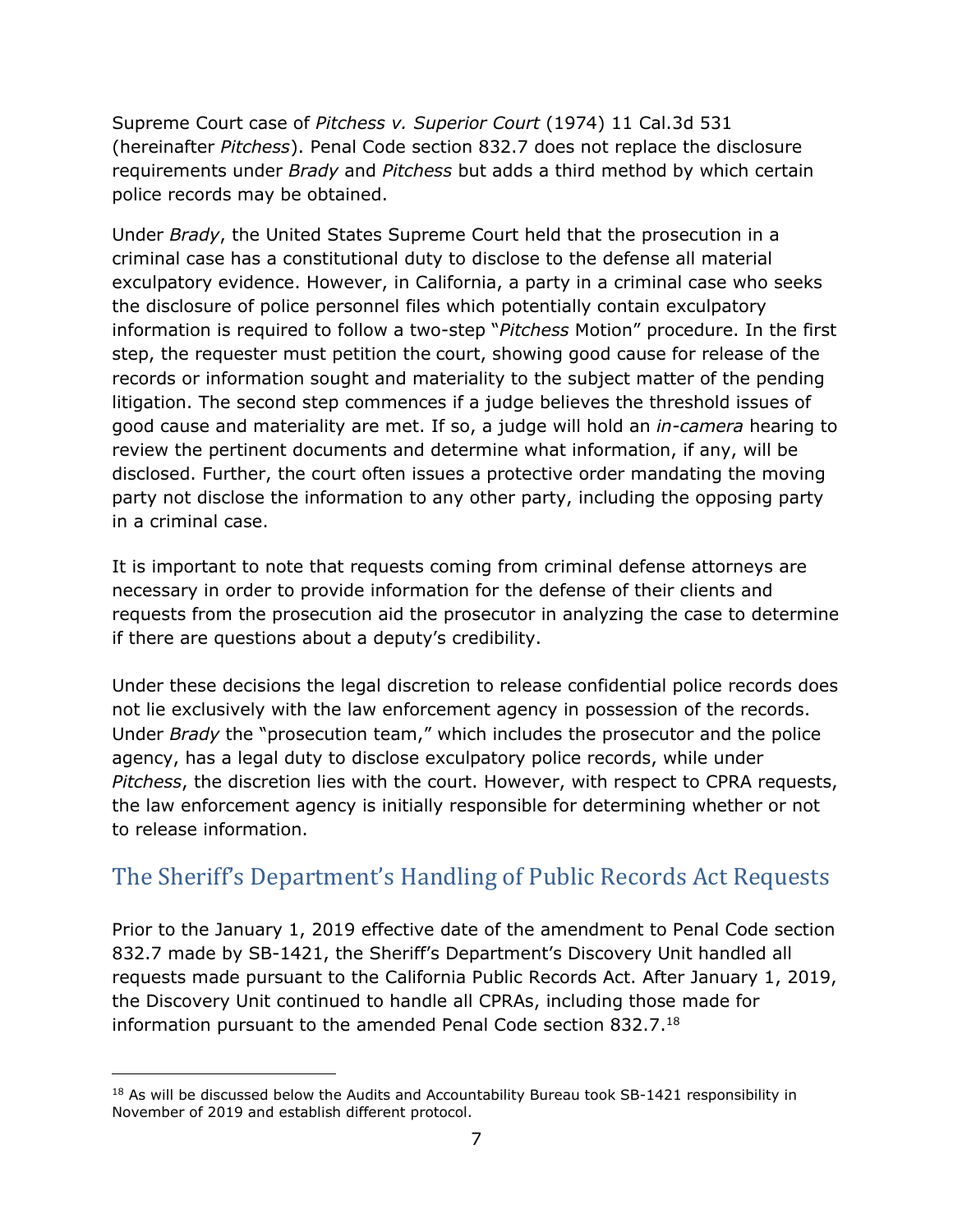On January 1, 2019, CPRA requests for Penal Code section 832.7 records began pouring into the Sheriff's Department. The influx of Penal Code section 832.7 requests strained the already understaffed and under-equipped Discovery Unit. The Office of Inspector General's review revealed that the Discovery Unit was not prepared and lacked the staff and the infrastructure to comply with the time limits imposed by the CPRA.<sup>19</sup> The Office of Inspector General requested all documentation memorializing the Sheriff's Department's preparations to address the predictable onslaught of CPRA requests brought on by the amendment of Penal Code section 832.7. To date, no documentation on the Sheriff's Department's preplanning for SB-1421 has been provided nor has the Office of Inspector General been advised as to whether any advance preparations were made or documented. In a letter to the Los Angeles County Board of Supervisors dated August 13, 2020 signed by Undersheriff Tim Murakami, the Sheriff's Department reported back on its plan to comply with Penal Code section 837.2 – a year and a half *after* the effective date of the amendment to the law made by SB-1421.

#### <span id="page-9-0"></span>CPRA/Penal Code section 832.7 Discovery Unit Response Process

When the Sheriff's Department Discovery Unit receives a CPRA request, the request is entered into the CPRA Log. Due to staffing issues, there is about a one-week lag between the date of receipt of a CPRA request and entry of the request into the CPRA Log. Because the Sheriff's Department is already so backlogged with outstanding requests, upon receipt of a new CPRA request a fourteen-day extension letter is automatically sent to the requester. After the extension letter is sent, it is determined whether there are responsive records, whether any exemptions to disclosure apply, and the location of the responsive records. Priority is given to requests related to pending civil or criminal litigation and the more complex requests are handled by an attorney from County Counsel.

There are several exemptions to the CPRA upon which the Sheriff's Department can base a denial of a request or redact responsive records made available to a requester.<sup>20</sup> For example, a CPRA request for records related to on-going investigations or security procedures may be denied. A CPRA request that is overly broad and/or burdensome may sometimes be denied. The Discovery Unit generally

 $19$  As discussed above, the Sheriff's Department was required to respond in writing to these CPRA requests within a maximum of twenty-four calendar days (ten days plus fourteen-day extension) from date of receipt. The Office of Inspector General utilized this twenty-four day timeline as a general metric to evaluate the Sheriff's Department's responsiveness to the Penal Code section 832.7 requests received in 2019.

<sup>&</sup>lt;sup>20</sup> The types of materials exempted from production pursuant to the CPRA are listed generally at Govt. Code sections 6254 and 6255.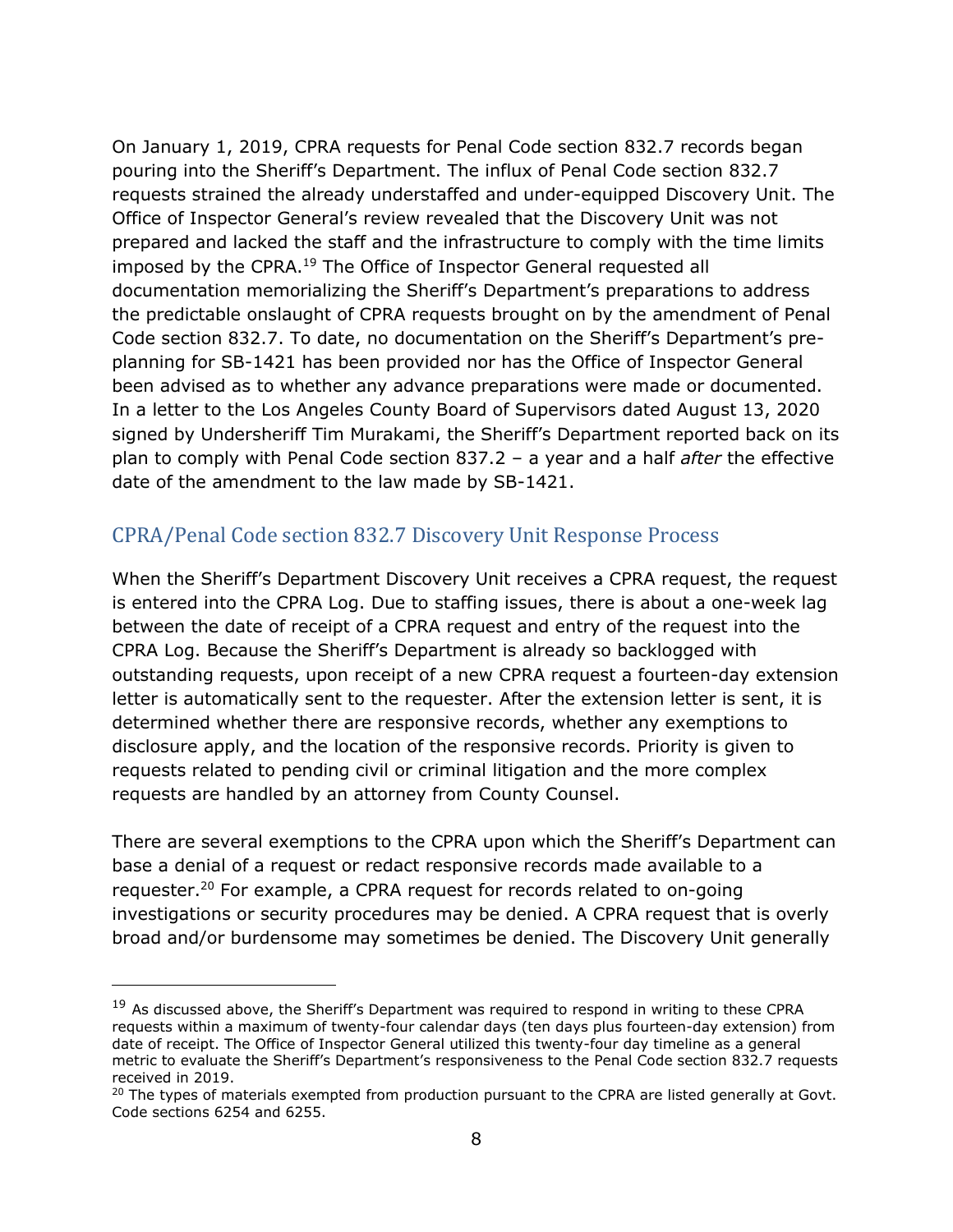does not produce records in response to requests asking for "any and all" information on an employee/issue as they consider this an overly broad request. This practice differs from the Los Angeles Police Department (LAPD) which reported it does not deny requests that ask for "any and all" documents related to a particular subject/incident as "overly broad and burdensome." The Office of the Inspector General learned in its interview with LAPD's Legal Affairs Division that the LAPD works with requesters, as mandated by the CPRA, to refine the request into a form to which the LAPD can satisfactorily respond. $21$ 

In addition to CPRA exemptions, there are specific exemptions listed in Penal Code section 832.7. With respect to Penal Code section 832.7 materials, an agency shall redact the following from disclosed records:

(A) Personal data or information, such as a home address, telephone number, or identities of family members, other than the names and work-related information of peace and custodial officers.

(B) Information necessary to preserve the anonymity of complainants and witnesses.

(C) Information necessary to protect confidential medical, financial, or other information of which disclosure is specifically prohibited by federal law or would cause an unwarranted invasion of personal privacy that clearly outweighs the strong public interest in records about misconduct and serious use of force by peace officers and custodial officers.

(D) Where there is a specific, articulable, and particularized reason to believe that disclosure of the record would pose a significant danger to the physical safety of the peace officer, custodial officer, or another person.<sup>22</sup>

The Sheriff's Department reviews Penal Code section 832.7 requests to determine whether responsive records exist. If responsive records exist, the Sheriff's Department must then determine whether any CPRA/Penal Code section 832.7 exemptions apply. If so, a determination is made whether to redact or withhold the record. Once it has been determined that responsive non-exempt records exist, a response letter is sent to the requester. The response letter notifies the requester

 $21$  As explained above, a public agency must make a reasonable effort at eliciting additional information from a requester in order to clarify the request and help the public agency identify records responsive to the request. See, Govt. Code section 6253.1.

<sup>&</sup>lt;sup>22</sup> Penal Code section 832.7 is codified at Penal Code section 832.7. See exemptions listed at Penal Code section 832.7(b)(5).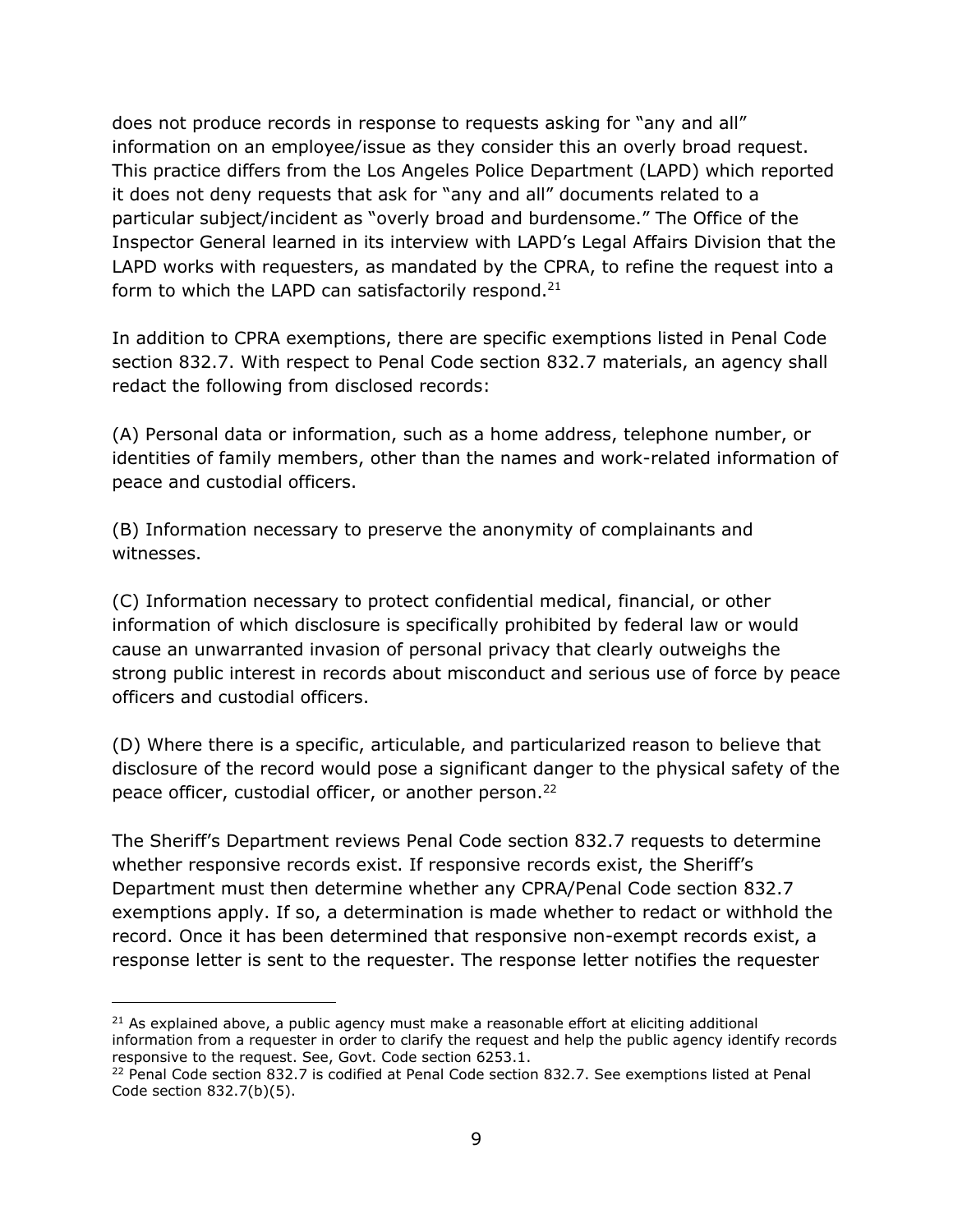whether responsive records exist and whether those records will be provided. Again, an agency must notify the requester of the reasons for withholding the record if it withholds a record based on a statutory exemption.<sup>23</sup>

Lastly, non-exempt responsive records must be identified and retrieved for production from the fifteen divisions and approximately eighty-two sub-units of the Sheriff's Department. Department personnel responsible for responding to CPRA requests must contact the relevant unit and request the responsive records from that unit. Department members from the Discovery Unit reported that they sometimes encounter internal resistance to their intra-departmental requests for information from other units because those units must take time from their regular duties to locate and produce records to the CPRA team. This issue could likely be eliminated by tasking employees in units subject to frequent CPRA/Penal Code section 832.7 requests as designated points of contact for retrieving responsive records.

#### <span id="page-11-0"></span>Discovery Unit Staffing

On October 29, 2019, Office of Inspector General staff met with the Sheriff's Department staff from the Discovery Unit assigned to respond to CPRA requests (CPRA team). At the time of this meeting, there were only seven Discovery Unit staff members tasked with responding to all CPRA requests received by the Sheriff's Department, including those made pursuant to Penal Code section 832.7. Six of these seven employees were on temporary loan to the CPRA team, having been borrowed from other units within the Sheriff's Department. Moreover, the CPRA team was budgeted for only two permanent analyst positions to respond to CPRA/Penal Code section 832.7 requests and only one of those budgeted positions was filled. This level of staffing is not significantly different from the level of staffing observed by the Office of Inspector General in 2017, before the effective date of SB-1421. 24

Discovery Unit personnel repeatedly stated that more staffing was required to effectively process CPRA requests. Team members reported that the Los Angeles Police Department's CPRA unit had significantly more staffing to process a similar number of CPRA requests. Team members also reported a need for an audio file specialist position. Copying and redacting audio files is an extremely timeconsuming task. A specialist in downloading and redacting audio files would allow the other analysts to focus on responding to the backlog of CPRA requests. Lastly,

<sup>23</sup> Govt. Code section 6255(a), see also *Haynie v. Superior Court* (2001) 26 Cal.4th 1061, 1074-1075. <sup>24</sup> In July 2017, the Office of Inspector General met with Discovery Unit employees to review the Sheriff's Department's CPRA response process. At that time, there was only full-time analyst assisted by part-time staff.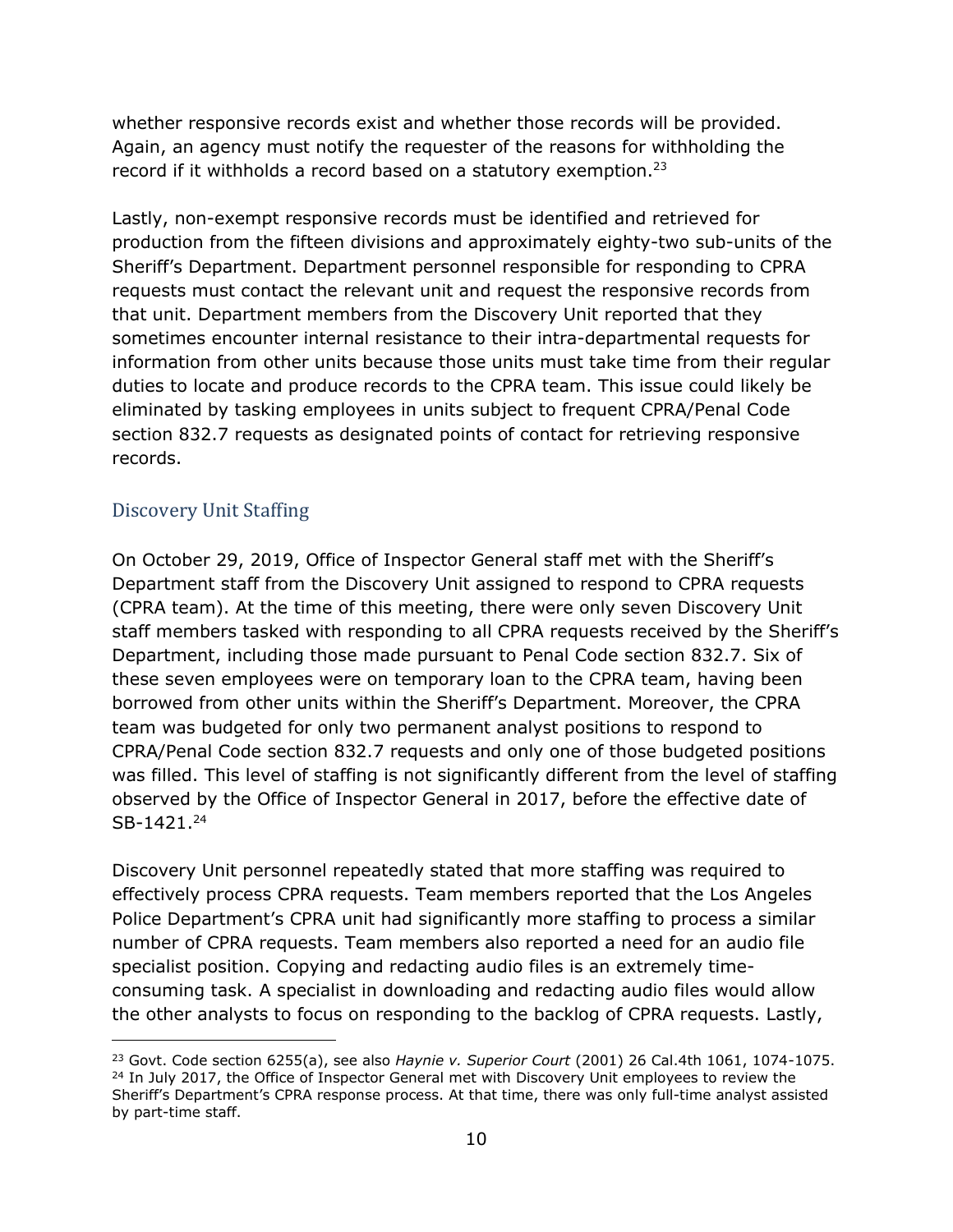team members recommended more staffing from County Counsel. At the time of our meeting, only one Deputy County Counsel was assigned to help with the more complex CPRA requests. Discovery Unit personnel recommended the addition of another Deputy County Counsel to deal with the increased workload and to eliminate gaps in legal support due to staff absences.

#### <span id="page-12-0"></span>Discovery Unit Infrastructure

To track CPRA requests and responses the CPRA team uses a spreadsheet that is illsuited to the task. The spreadsheet consists of numerous categories of datapoints. Office of Inspector General staff reviewed the tracking spreadsheet and found multiple incomplete entries. In many cases, it appeared that sections of the spreadsheet were inconsistently updated. Often there were no entries regarding which other Sheriff's Department units participated in the response to a request.<sup>25</sup> There were no entries in a spreadsheet section titled "Hours to Complete." There were incomplete entries in the section specifying the staff member assigned to respond to CPRA requests. The CPRA team noted that the implementation of a software package called "Government Q&A," which is specifically geared to records management tasks, would greatly improve their ability to process CPRA requests. Sheriff's Department personnel at the Discovery Unit reported that the yearly software license for Government Q&A is approximately \$150,000.

The Discovery Unit personnel stated they use Adobe Acrobat software for document processing and redaction. The Discovery Unit had only one licensed copy of Acrobat software. The unit reported they also used publicly available PDF software packages, but this created translation errors between files processed by different software packages. The Discovery Unit stated that as an alternative to the Government Q&A software additional licenses for Adobe Acrobat would make the entire unit more efficient in responding to all CPRA requests.

As to training, the Discovery Unit provided a two-day training based on an eightpage memorandum entitled "California Public Records Act ("CPRA") In a Nutshell," prepared by County Counsel in 2015, well before the enactment of SB-1421. Seven-and-one-half pages of this eight-page memorandum are dedicated to exemptions and other reasons for denying a CPRA request. At the time of our meeting, the Discovery Unit reported that there were no specific Sheriff Department policies for handling Penal Code section 832.7 CPRA records requests. Additionally, the Sheriff's Department did not provide policy documents of any type to the Office of Inspector General despite a written request.

<sup>&</sup>lt;sup>25</sup> Frequently the CPRA team must contact other units in the Sheriff's Department' to research CPRA/Penal Code section 832.7 requests and obtain responsive documents and records.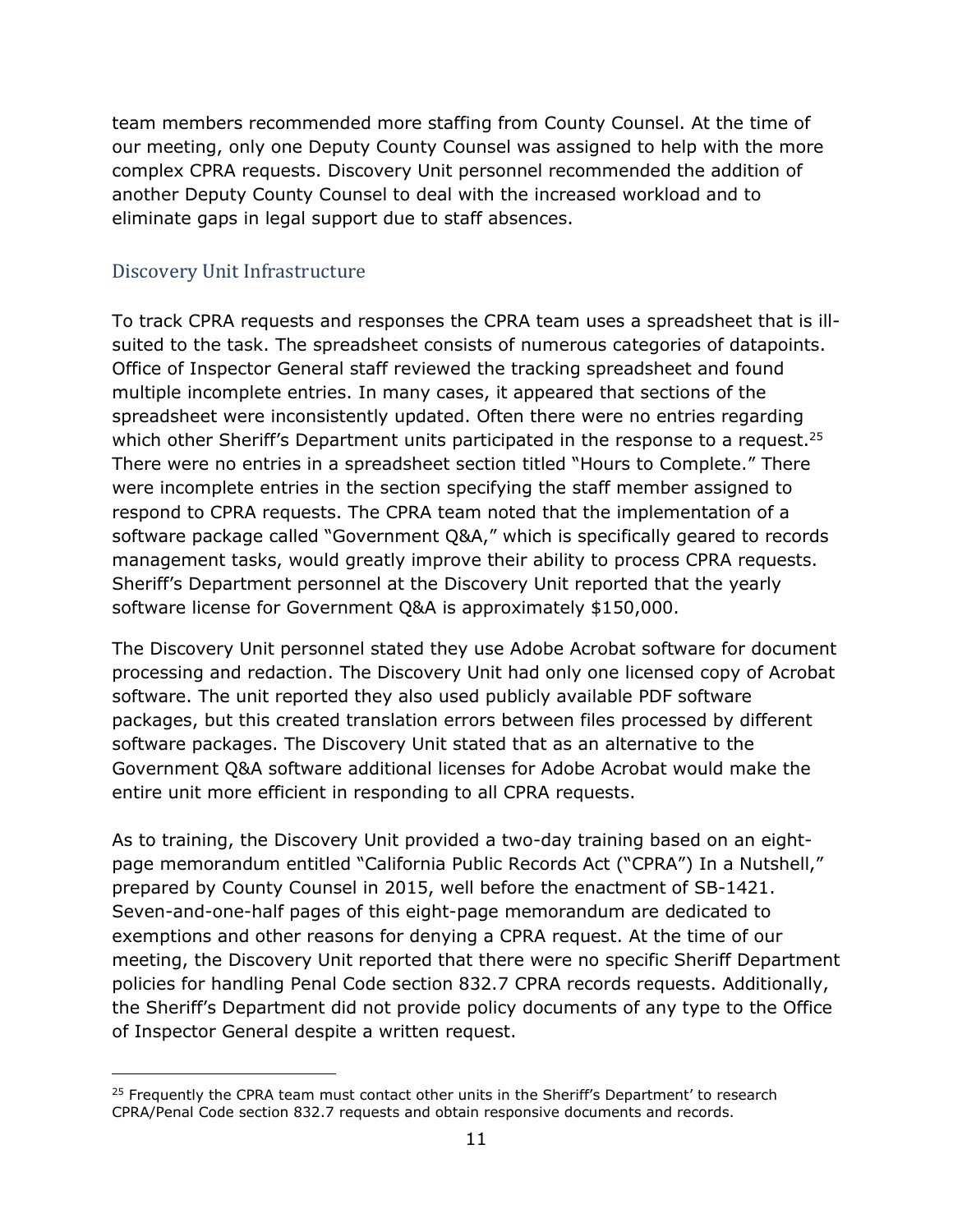The Discovery Unit was significantly disadvantaged by the lack of appropriate tracking software, an insufficient number of software licenses, and a lack of departmental training/policies on Penal Code section 832.7.

### <span id="page-13-0"></span>The Sheriff's Department is not Releasing Reports of Shootings and Uses of Force

By enacting SB-1421 the legislature made clear that the public has a right to know about shootings and serious uses of force by law enforcement officers, as well as other serious police misconduct. In the cases of police shootings and serious uses of force, the legislature mandated that any record "relating to the report, investigation, or findings" of an "incident involving the discharge of a firearm at a person by a peace officer or custodial officer" and incidents "in which the use of force by a peace officer or custodial officer against a person resulted in death, or in great bodily injury" within the sooner of 60 days from the force or the prosecutor deciding whether to file criminal charges. <sup>26</sup>

There is only a basis for refusing to release these records is if the release would be "reasonably expected" to interfere with a criminal enforcement proceeding against the officers for their use the force. If the agency asserts that release would interfere with the criminal enforcement proceeding, the agency must provide within 180 days of the incident or the prosecutor's decision, in writing, "the specific basis for the agency's determination."<sup>27</sup>

Since 2011, there have been 196 deputy involved shootings by Sheriff's Department deputies. The Office of Inspector General has determined that in eighty-four of those shootings there is no legally permissible reason under Penal Code section 832.7 to delay disclosure. There are eighty-nine other shootings for

 $26$  California Penal Code sections 832.7(b)(2) states: " Records that shall be released pursuant to this subdivision include all investigative reports; photographic, audio, and video evidence; transcripts or recordings of interviews; autopsy reports; all materials compiled and presented for review to the district attorney or to any person or body charged with determining whether to file criminal charges against an officer in connection with an incident, or whether the officer's action was consistent with law and agency policy for purposes of discipline or administrative action, or what discipline to impose or corrective action to take; documents setting forth findings or recommended findings; and copies of disciplinary records relating to the incident, including any letters of intent to impose discipline, any documents reflecting modifications of discipline due to the Skelly or grievance process, and letters indicating final imposition of discipline or other documentation reflecting implementation of corrective action."

<sup>&</sup>lt;sup>27</sup> Penal Code section  $832.7(b)(7)(A)$ .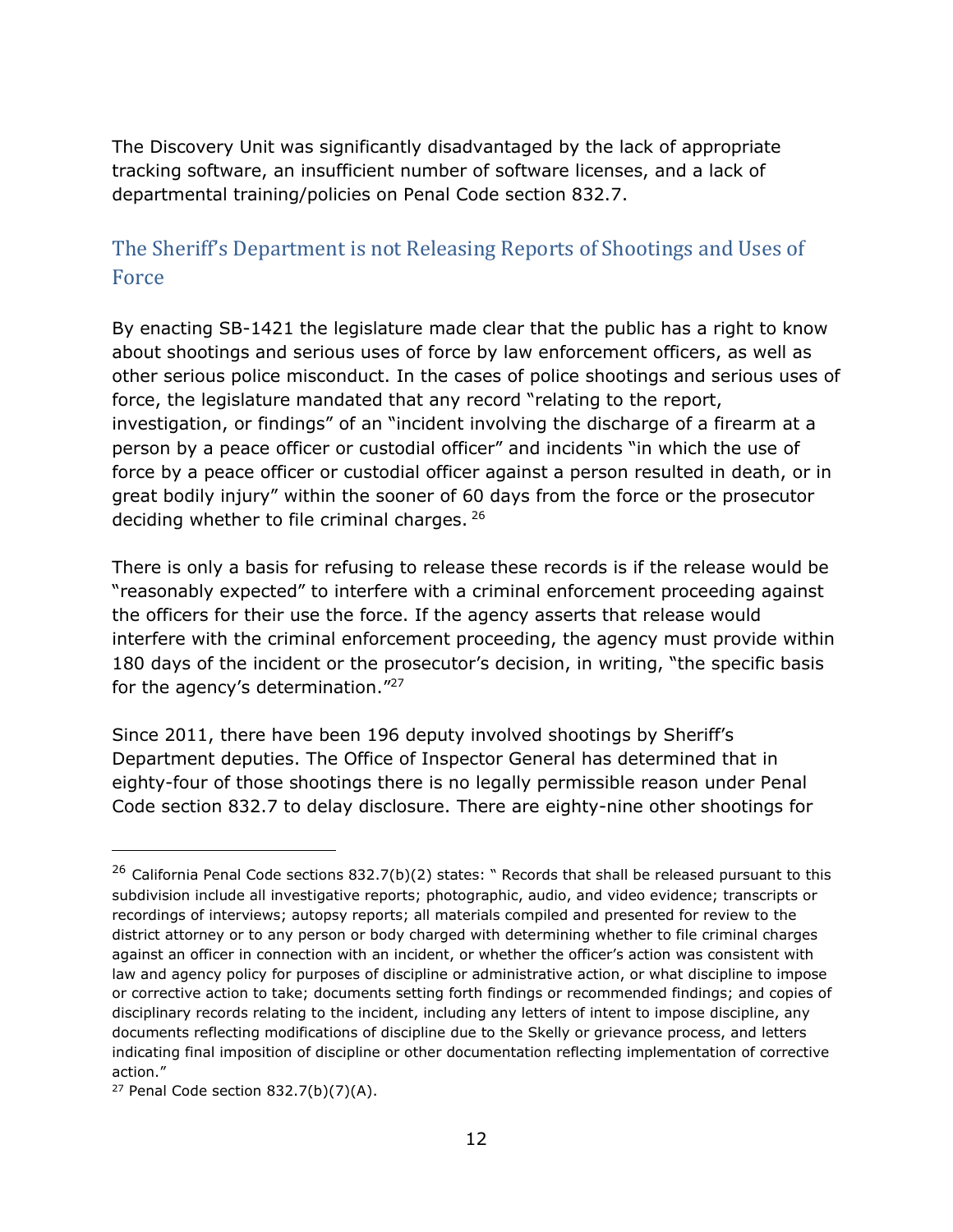which permissible delay under PC 832.7 has expired but it is unknown whether the Sheriff's Department can articulate "clear and convincing evidence" that "extraordinary circumstances warrant continued delay due to an ongoing criminal investigation or proceeding" and that "prejudice to the active and ongoing criminal investigation or proceeding outweighs the public interest in prompt disclosure".  $^{28}$ Yet as of January 2020, 13 months after the first CPRA pursuant to Penal Code 832.7, the Sheriff's Department Discovery Unit had released records on only four shootings. 29

Further, the Sheriff's Department, unlike LAPD, until recently had not uploaded any of this type of information onto its public website. On June 30, 2020, the Sheriff's Department began posting information disclosable under Penal Code 832.7 on its website under a "transparency" portal. The portal is divided into the three categories of information that Penal Code section 832.7 addresses: *[Deputy Involved](https://lasdsb1421.powerappsportals.us/)  [Shooting, Use of Force Resulting in Great Bodily Injury, and Sustained Findings of](https://lasdsb1421.powerappsportals.us/)  [Sexual Assault and/or Dishonesty](https://lasdsb1421.powerappsportals.us/)*. As of August 17, 2020, the following information was available on the portal:

- [Deputy Involved Shooting \(DIS\):](https://lasdsb1421.powerappsportals.us/dis/) three shootings were posted on June 30, 2020, ten were added on July 31, 2020, and eight were added on August 13, 2020;
- [Use of Force Resulting in Great Bodily Injury:](https://lasdsb1421.powerappsportals.us/uof/) four uses of force resulting in great bodily injury were posted on July 31, 2020 and six more were added on August 13, 2020;
- [Sustained Findings of Sexual Assault and/or Dishonesty:](https://lasdsb1421.powerappsportals.us/sadis/) three incidents of dishonesty were posted on July 31, 2020 and one incident was added on August 13, 2020.

According to the Sheriff's website, the webpage on which this data is posted contains documents that the Sheriff's Department "has previously released through [sic] to individuals or organizations who have requested them from the Los Angeles County Sheriff's Department," suggesting that out of all of the CPRA requests received pursuant to Penal Code section 832.7 records have been released for only twenty incidents.

<sup>&</sup>lt;sup>28</sup> Penal Code section  $832.7(b)(7)(A)(iii)$ .

<sup>&</sup>lt;sup>29</sup> As explained later in this report, the Office of Inspector General requested updated data from AAB and the Discovery Unit. While the data from the two units could not be reconciled, it appears that AAB has produced records in response to a CPRA in three additional cases. Information on the Sheriff's [Department public website](https://lasdsb1421.powerappsportals.us/) suggests that additional records have been released in response to CPRA requests.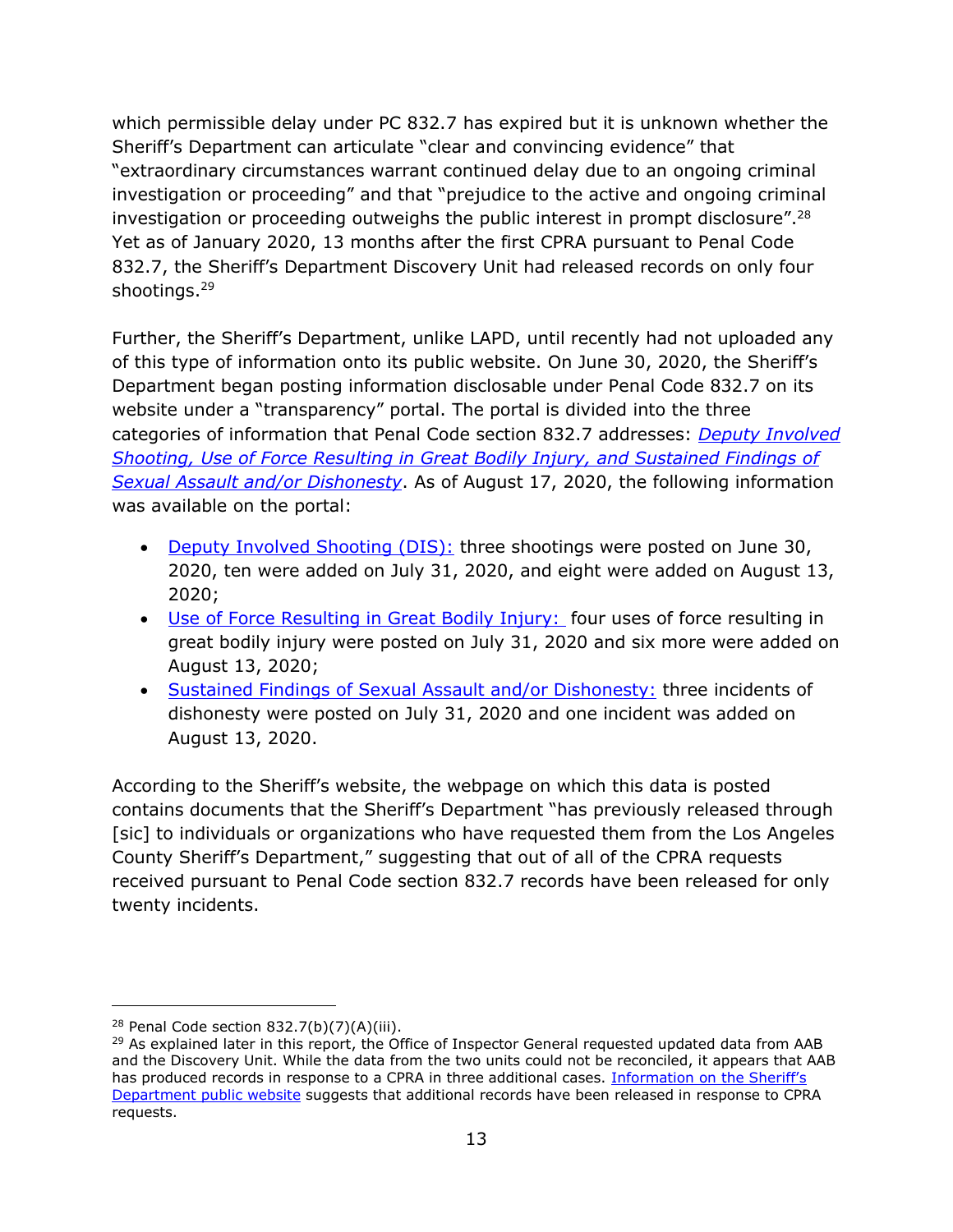## <span id="page-15-0"></span>Year 2019 CPRA/Penal Code section 832.7 Compliance Statistics

A review of the CPRA team's tracking spreadsheet clearly shows the ineffectiveness in 2019 of the Sheriff's Department's response to CPRA requests for Penal Code section 832.7 records. The Office of Inspector General analyzed data from the CPRA Log provided by the Sheriff's Department. In 2019, the Sheriff's Department received approximatel**y 4,513 CPRA requests. Over sixty four percent of that total were Penal Code section 832.7 requests (2,909 requests). As of January 23, 2020, over seventy percent (2,058) of the Penal Code section 832.7 requests received in 2019 remained outstanding. Moreover, 1,942 of the outstanding Penal Code section 832.7 requests were pending for over 180 days without a response in violation of time limits imposed by the CPRA.** 

Per Discovery Unit personnel, information was produced to requesters in only *five* **out of the 851** reportedly completed Penal Code section 832.7 requests received in 2019. Four of these completed requests were for information on deputy shootings. <sup>30</sup> Of those four, three sets of records were released. The fourth was produced but not released due to non-payment of fees by the requester. The fifth request for which documents were produced was for letters of discipline for current and sworn personnel. The Sheriff's Department reported that they produced discipline letters for "the top 11 executives" and "letters for deputies through the letter A." It is unknown what actual documents were produced as that information was not provided to the Office of Inspector General.

The charts which follow illustrate the inefficiency of the Sheriff's Department's 2019 Penal Code section 832.7 process.

<sup>&</sup>lt;sup>30</sup> AAB reports that as of July 10, 2020 two additional shooting cases and one force case were provided to requesters. The names of the involved deputies were released.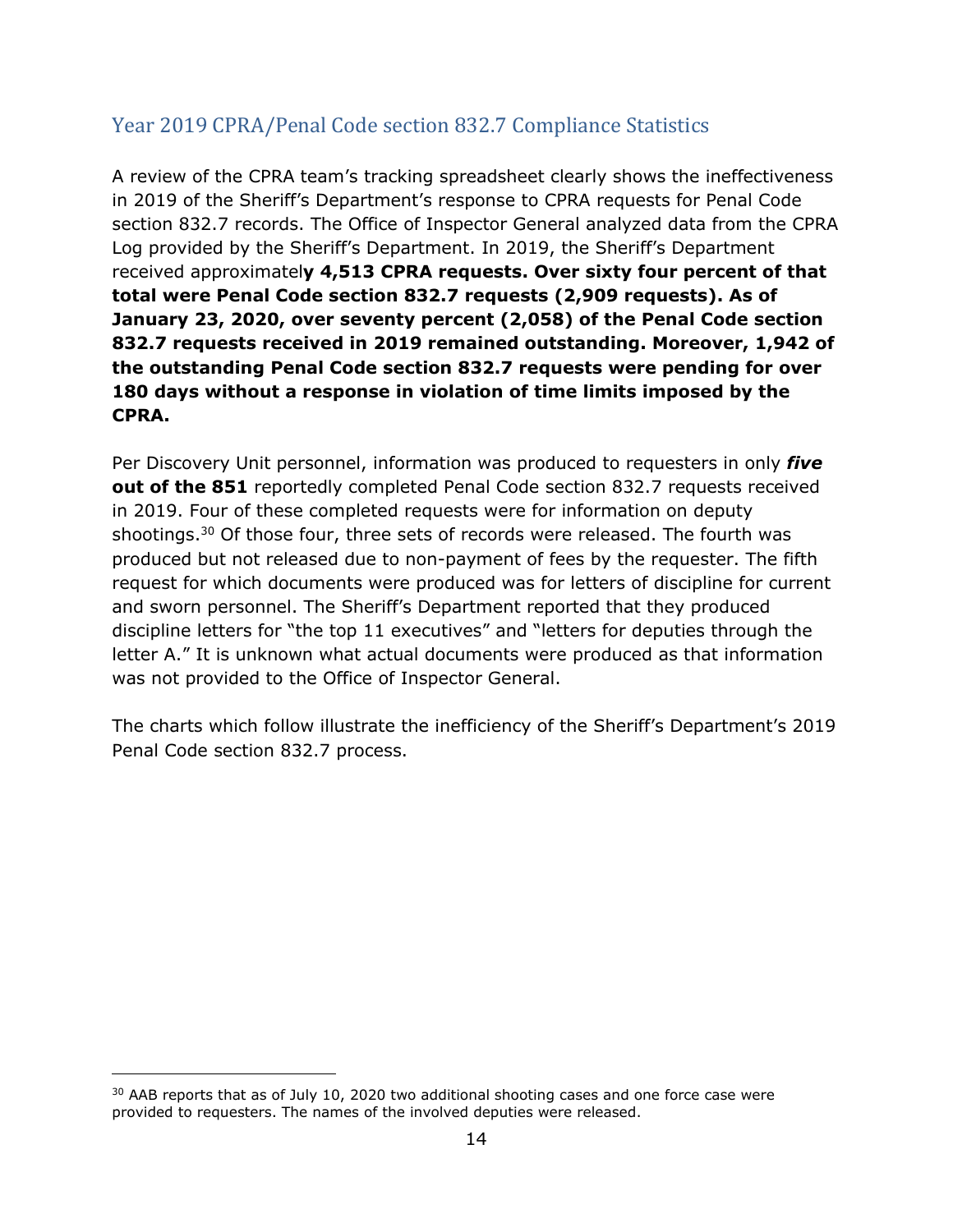#### <span id="page-16-0"></span>CPRA Requests by Type

The following charts breaks out the 2019 CPRA requests by type:

| <b>Type</b>        | # of Requests | % of Total |  |  |  |
|--------------------|---------------|------------|--|--|--|
| Penal Code section |               |            |  |  |  |
| 832.7              | 2,909         | 64.5%      |  |  |  |
| Misc               | 404           | $9.0\%$    |  |  |  |
| Reports            | 331           | 7.3%       |  |  |  |
| Non-PRA            | 239           | 5.3%       |  |  |  |
| Audio 911          | 192           | 4.3%       |  |  |  |
| CFS                | 138           | 3.1%       |  |  |  |
| Booking Info       | 137           | 3.0%       |  |  |  |
| Personnel          | 63            | 1.4%       |  |  |  |
| Contracts          | 36            | 0.8%       |  |  |  |
| E-Mails            | 18            | 0.4%       |  |  |  |
| <b>Stats</b>       | 17            | $0.4\%$    |  |  |  |
| Clery Act          | 13            | 0.3%       |  |  |  |
| Incarceration      | 8             | 0.2%       |  |  |  |
| <b>CCW</b>         | 7             | 0.2%       |  |  |  |
| Deputy             |               | $>0.1\%$   |  |  |  |
| <b>Grand Total</b> | 4513          | 100.0%     |  |  |  |

#### *By Type*

#### <span id="page-16-1"></span>Completed CPRA Requests

Of the 4,513 total CPRA requests received in 2019, approximately 1,993 requests (44.1%) were completed while 2,519 requests (55.9%) remained pending as of December 31, 2019. For the purposes of this review, the term "completed" means that a response letter was sent to the requester.

| status             |              |            |  |  |  |
|--------------------|--------------|------------|--|--|--|
| Type               | # of Request | % of Total |  |  |  |
| Completed          | 1993         | 44.1%      |  |  |  |
| Pending            | 2519         | 55.9%      |  |  |  |
| Re-Open            |              | $>0.1\%$   |  |  |  |
| <b>Grand Total</b> | 4513         | $100.0\%$  |  |  |  |

#### *By Stat*

#### <span id="page-16-2"></span>Penal Code section 832.7 Requests

Of the 2,909 Penal Code section 832.7 requests received in 2019, a total of 851 requests (29.3%) were completed while 2,058 requests (70.8%) remained pending as of December 31, 2019. 31

<sup>&</sup>lt;sup>31</sup> As previously noted, in mid-November 2019, LASD Audits and Accountability Bureau (AAB) took over responsibility for responding to Penal Code section 832.7 CPRA requests. Analysis of the Discovery Unit spreadsheet showed that AAB completed written responses for an additional nine individual Penal Code section 832.7 CPRA requests. The Office of the Inspector General requested confirmation of this number from AAB and as of the date of this report has received none.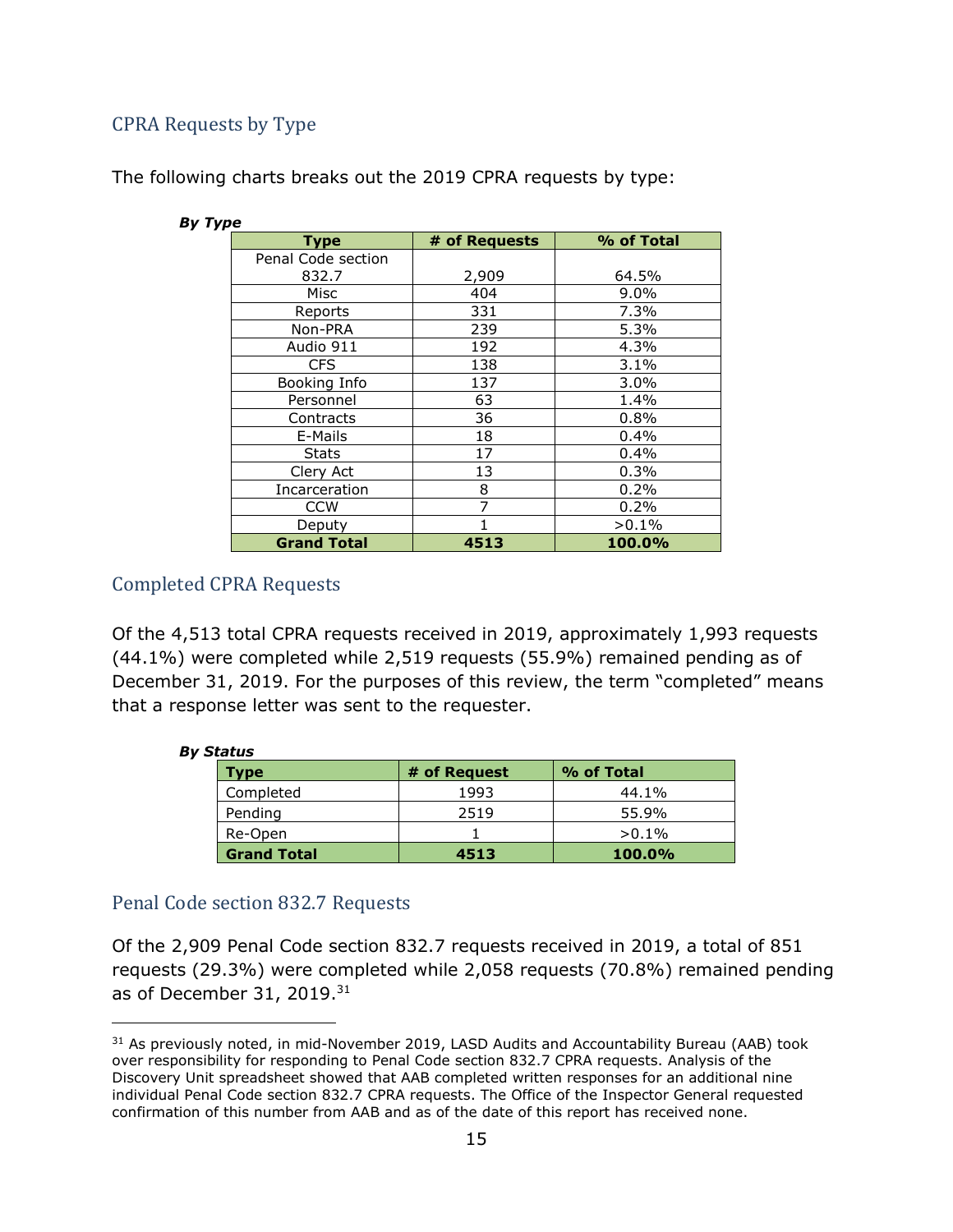#### *By Status*

| .                  |              |               |  |  |  |
|--------------------|--------------|---------------|--|--|--|
| Type               | # of Request | % of Total    |  |  |  |
| Completed          | 851          | 29.2%         |  |  |  |
| Pending            | 2,058        | 70.8%         |  |  |  |
| <b>Grand Total</b> | 2,909        | <b>100.0%</b> |  |  |  |

On average, in 2019, it took approximately 151 days to complete the 851 Penal Code section 832.7 requests with the longest being 349 days and the shortest being one day.

#### <span id="page-17-0"></span>Pending Penal Code section 832.7 Requests

Of the 2,058 requests still pending, the vast majority of these requests (1,942 or 70.8%) had been pending for over 180 days, well outside of the time limits imposed by the CPRA. The following table displays the 2,058 pending 2019 requests by the number of days elapsed from the date the request was received to until January 23, 2020, our analysis cutoff point:

| <b>Days Request Outstanding</b> |             |    |    |                                 |                  |       |
|---------------------------------|-------------|----|----|---------------------------------|------------------|-------|
|                                 | $1$ to $30$ |    |    | 31 to 60   61 to 90   91 to 180 | $\vert$ Over 180 | Total |
| Pending<br><b>Requests</b>      |             | 13 | 16 | 86                              | 1942             | 2058  |

The Office of Inspector General did not conduct a qualitative analysis of whether the response letters complied with the requirements of the CPRA because a short time after our meeting with the Discovery Unit on October 29, 2019, the Sheriff's Department transferred the duties of responding to Penal Code section 832.7 requests to the Audits and Accountability Bureau (AAB), a unit that reports directly to the Undersheriff.

#### <span id="page-17-1"></span>Audits and Accountability Bureau Assumes Penal Code section 832.7 Duties

After the Office of Inspector General began this review and had already met with the Sheriff's Department Discovery Unit and LAPD Legal Affairs Division, we were informed that the responsibility for processing Penal Code section 832.7 requests had been reassigned to the Audits and Accountability Bureau (AAB). This reportedly occurred sometime in mid-November. We were informed the Discovery Unit still responds to all non-Penal Code section 832.7 CPRA requests. On February 20, 2020, the Office of Inspector General met with AAB and Discovery Unit representatives. AAB outlined a number of changes that it had implemented in a relatively short amount of time.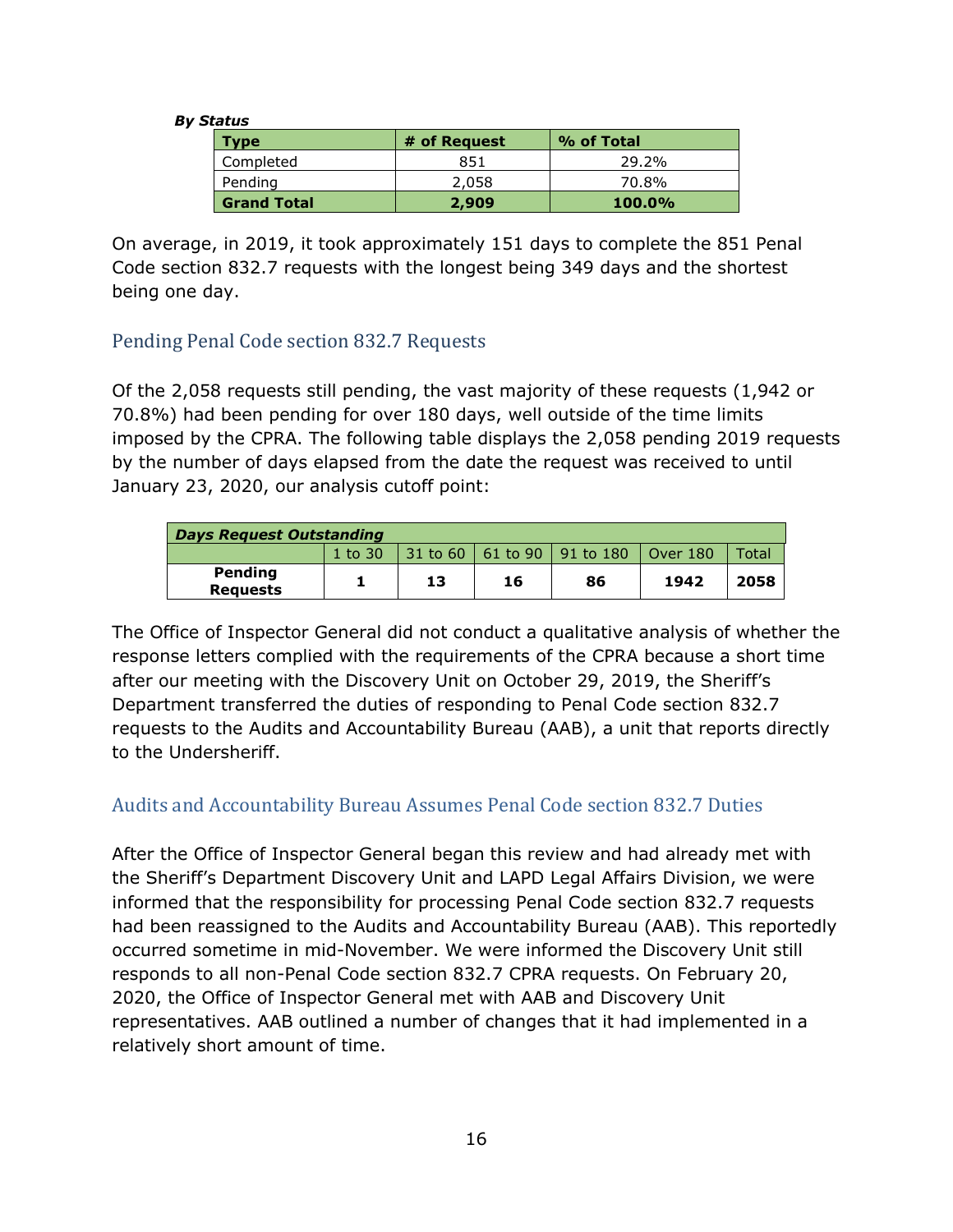AAB assigned additional staff to respond to Penal Code section 832.7 requests. AAB reported that it had tasked one detective, six sergeants, and six professional staff with responding to Penal Code section 832.7 requests. The Discovery Unit staffing remained unchanged. AAB reported that it implemented new request tracking system software and revised its response letter, which was vetted by County Counsel. As many of AAB's Penal Code section 832.7 processes and procedures were still being implemented, it is unknown whether these processes and procedures will improve compliance with Penal Code section 832.7 and the CPRA.

AAB reported that it sent emails to all the pending Penal Code section 832.7 requesters, explaining the reasons for the delay in the Sheriff's Department response and informing the requesters that their requests were being processed (see Exhibit 1). AAB further reported that it sends updates to the pending requesters every 30 days, advising them of the status of their requests. AAB created new response procedures which streamlined the review process. AAB stated that this streamlining has allowed them to process a number of "requested items" since assuming responsibility over Penal Code section 832.7 requests. It is difficult to quantify this number in that a single Penal Code section 832.7 request can contain many sub-items. The Office of Inspector General has requested a complete accounting of the actual number of individual CPRA requests documented on the Discovery Unit spreadsheet that AAB has processed. AAB stated that they no longer use the Discovery Unit spreadsheet. It is unclear how the remaining 2019 requests are being accounted for if the Discovery Unit spreadsheet is no longer being used. AAB did not respond to our request for documentation of completion of responses sent in 2019. AAB also reported that training was being provided to staff on the new processes and procedures. AAB developed trainings for case managers as well as a training for an Information Resources and Technology Team. A quiz on the training was also prepared by AAB for the Discovery Unit and AAB unit employees tasked with responding to CPRA requests. Further, the CPRA overview prepared by County Counsel was updated as of February 18, 2020.

Although AAB's changes seem to have improved Penal Code section 832.7 request tracking and correspondence with requesters, the Office of Inspector General still has concerns about actual transparency of AAB's response procedures. Most of these concerns center on how AAB interprets and applies the CPRA and Penal Code section 832.7 exemptions to disclosure.

For example, the Sheriff's Department's procedure on the safety exemption is of particular concern. Pursuant to Penal Code section 832.7, a deputy's records shall be **redacted** "where there is a specific, articulable, and particularized reason to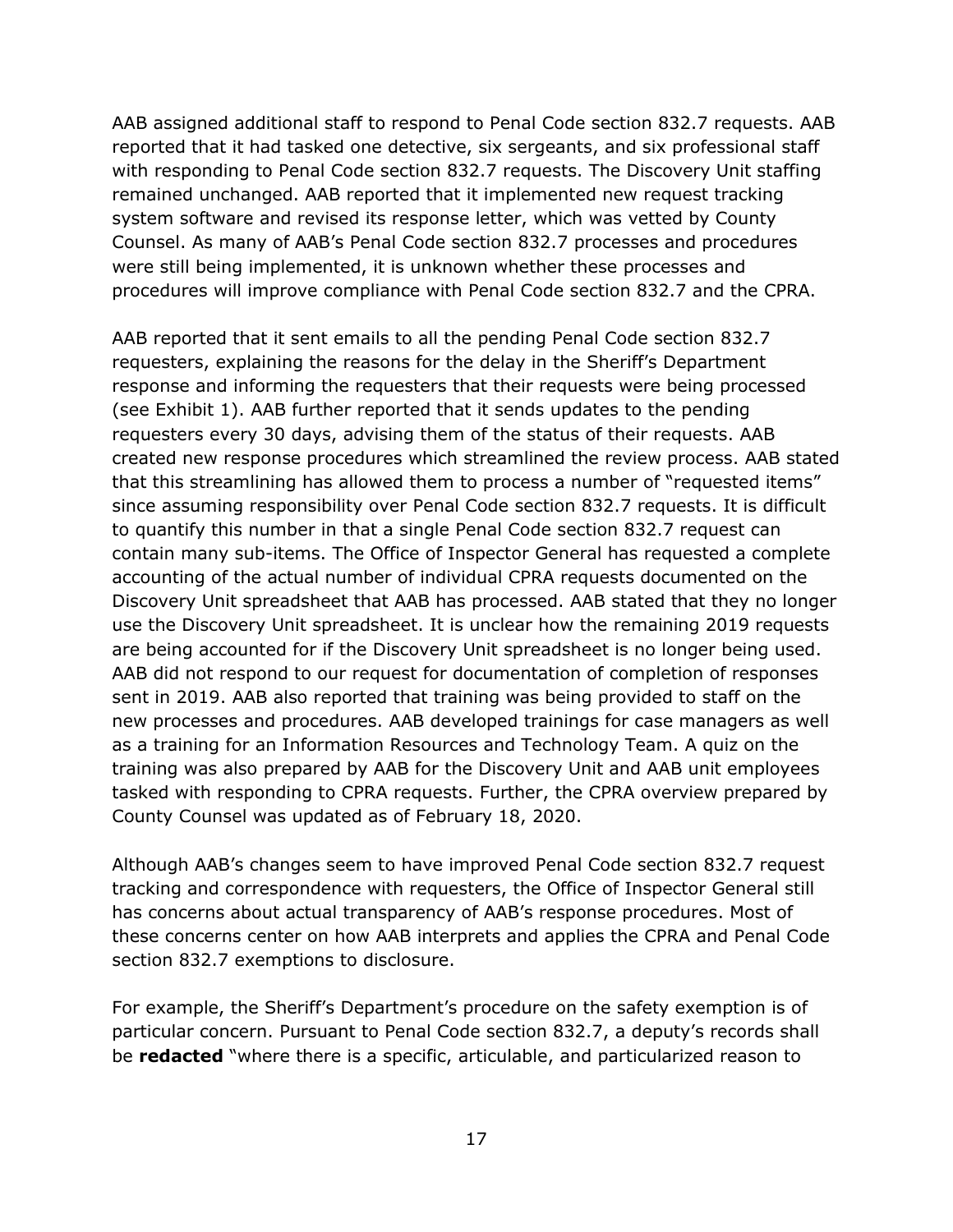believe that disclosure of the record would pose a significant danger to the physical safety of the peace officer, custodial officer, or another person."32

When a deputy's records are responsive to a Penal Code section 832.7 request, an email is sent to that deputy to inform them that a request was made. That email contains a form the deputy may complete if the deputy feels his/her safety would be in jeopardy if records were released. That form is evaluated by the Chief of the Professional Standards Division and a decision is made as to whether the disclosure of the records would pose a significant danger to the physical safety of the deputy. If the Chief determines that the deputy's claim that releasing the records pose a significant danger to the physical safety of the deputy, according to AAB personnel a response letter is then sent to the requester stating:

"…[W]e have determined that the records you requested are exempt from disclosure under Government Code section 6255(a). Section 6255(a) allows an agency to withhold a record when the public interest served by withholding the record clearly outweighs the public interest in disclosure. Law enforcement employees' names may be withheld from disclosure in accordance with Government Code section 6255(a) when it is determined that release of their names would reveal their identity and endanger their safety." (See Exhibit 2).

In order to streamline the process by which a deputy can invoke the safety exemption to a Penal Code section 832.7 request, AAB is in the process of creating a "master list" of deputies for whom AAB will automatically invoke the safety exemption and withhold records. The process and criteria used by AAB to determine which deputies qualify for the master list is of great interest to the Office of Inspector General. In order to analyze the process and criteria used in deciding to invoke the officer safety exemption, the Office of Inspector General requested all materials related to the implementation of the master safety list process. To date, we have received no responsive information.

A similar concern exists regarding the Sheriff's Department's procedure for handling records of discipline for dishonesty or sexual assault allegations that are sustained by the Sheriff's Department but which have been appealed to the Civil Service Commission and in which the Civil Service Commission has not yet ruled on the appeal.<sup>33</sup> If a Penal Code section 832.7 request is made while the appeal to the Civil Service Commission is still pending, AAB is of the opinion that the findings have not been "sustained" and will not produce records. In this circumstance, the Sheriff's Department sends a response letter stating there are no responsive documents "at

 $32$  Penal Code section 832.7(b)(5)(d).

<sup>33</sup> Los Angeles County Code of Ordinances, Title 5, Appendix I.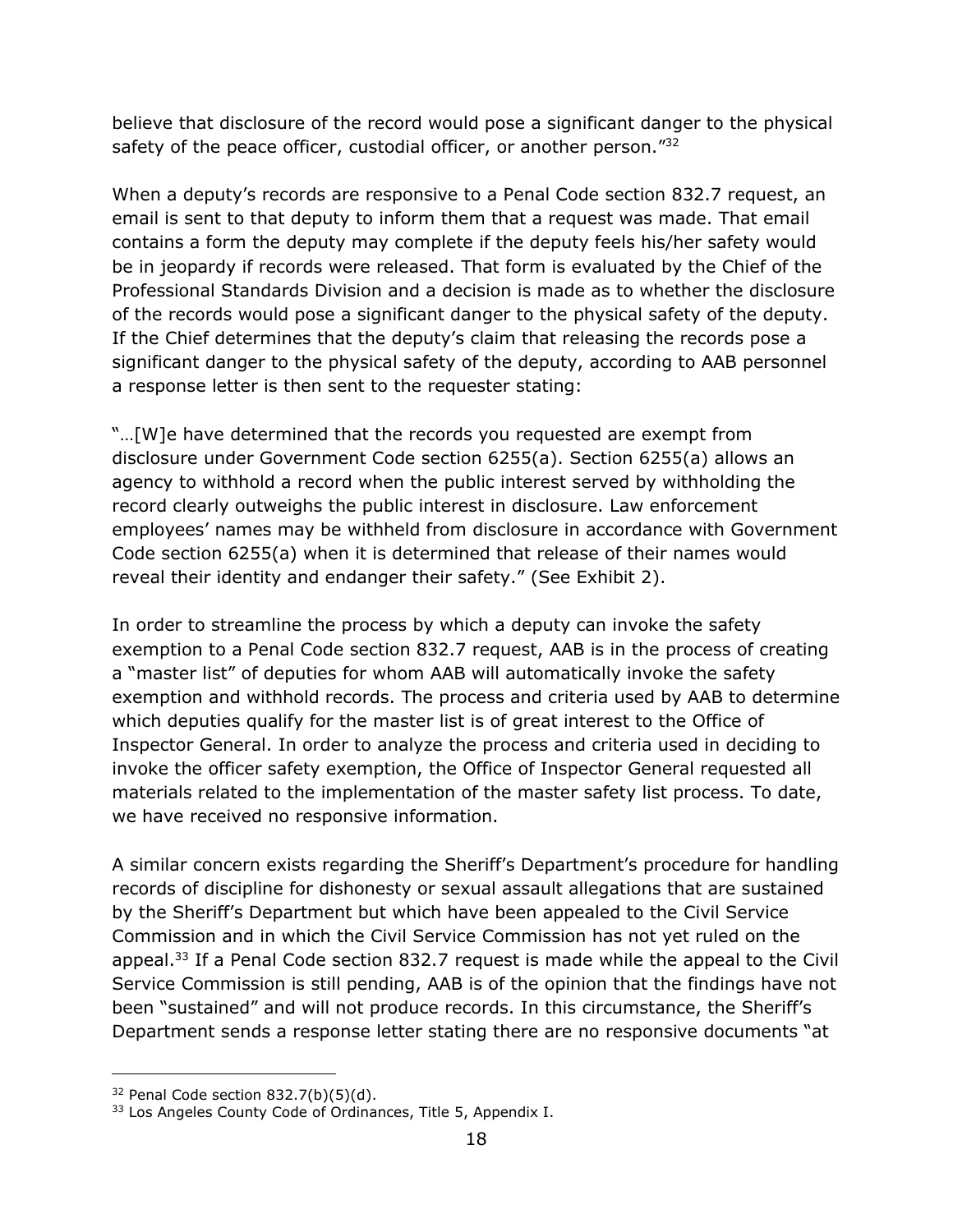this time." (See Exhibit 3). The requester is not informed that a Civil Service Commission appeal is pending or of the Sheriff's Department's position in such cases. The requester is not informed that if the Sheriff's Department's discipline is upheld by the Civil Service Commission the requester will have to again request those records in order to obtain them. Compare the language in this letter (see Exhibit 3) to the language in a typical no-responsive-documents letter (see Exhibit 4). The only difference is the "at this time" phrase.

Lastly, requests that are not sufficiently focused, and/or requests where the public interest in not disclosing the record outweighs the public interest served by disclosing it, may be denied. For example, where there are voluminous records that would require manual redaction of private and exempt records, the records will not be provided by the Sheriff's Department because it asserts that the request is unreasonably overbroad and burdensome. Some CPRA requests are rejected because they are vague i.e., do not provide adequate description of the records sought. For example, the requester only provides the first name of the deputy for whom records are sought. Other than sending a form letter, there is no indication that AAB meaningfully confers with requesters to refine requests so the requests can be fulfilled. (See Exhibit 5)**.** The CPRA requires that an agency "make a reasonable effort at eliciting additional information for a requester in order to clarify the request and help the public agency identify records responsive to the request." (Govt. Code section 6253.1.) The Office of Inspector General is concerned with whether the Sheriff's Department's form letter, although inviting input from the requester, is the Sheriff's Department's best effort at true transparency – especially when dealing with unsophisticated requesters.

On July 6, 2020, the Office of Inspector General submitted questions for AAB and the Discovery Unit as to AAB's transition to handling the SB-1421 Public Records Act requests. The answers to those questions illustrate the disconnect between AAB and the Discovery Unit efforts to comply with Penal Code section 832.7. The Discovery Unit reports that as of July 10, 2020, there 2,796 pending SB-1421 requests and 2,767 overdue requests. In reporting these numbers, the Discovery Unit admits that "[p]ending/Overdue SB1421 stats may not be accurate until Discovery Unit receives updated stats from AAB." AAB reports that as of July 10, 2020, there are 472 pending requests with 470 overdue. Further, AAB reports that they sent 2,204 response letters out with 2,142 indicating "no responsive documents." Of those sixty-eight that did not get a "no responsive documents" letter, three actually received documents. Sixty-five were requests for law enforcement officers in other agencies. This disconnect stems from the different and incompatible information systems each unit uses to keep track of the responses to CPRA requests. Transparency as to the SB-1421 response process cannot happen without consistent and accurate statistics.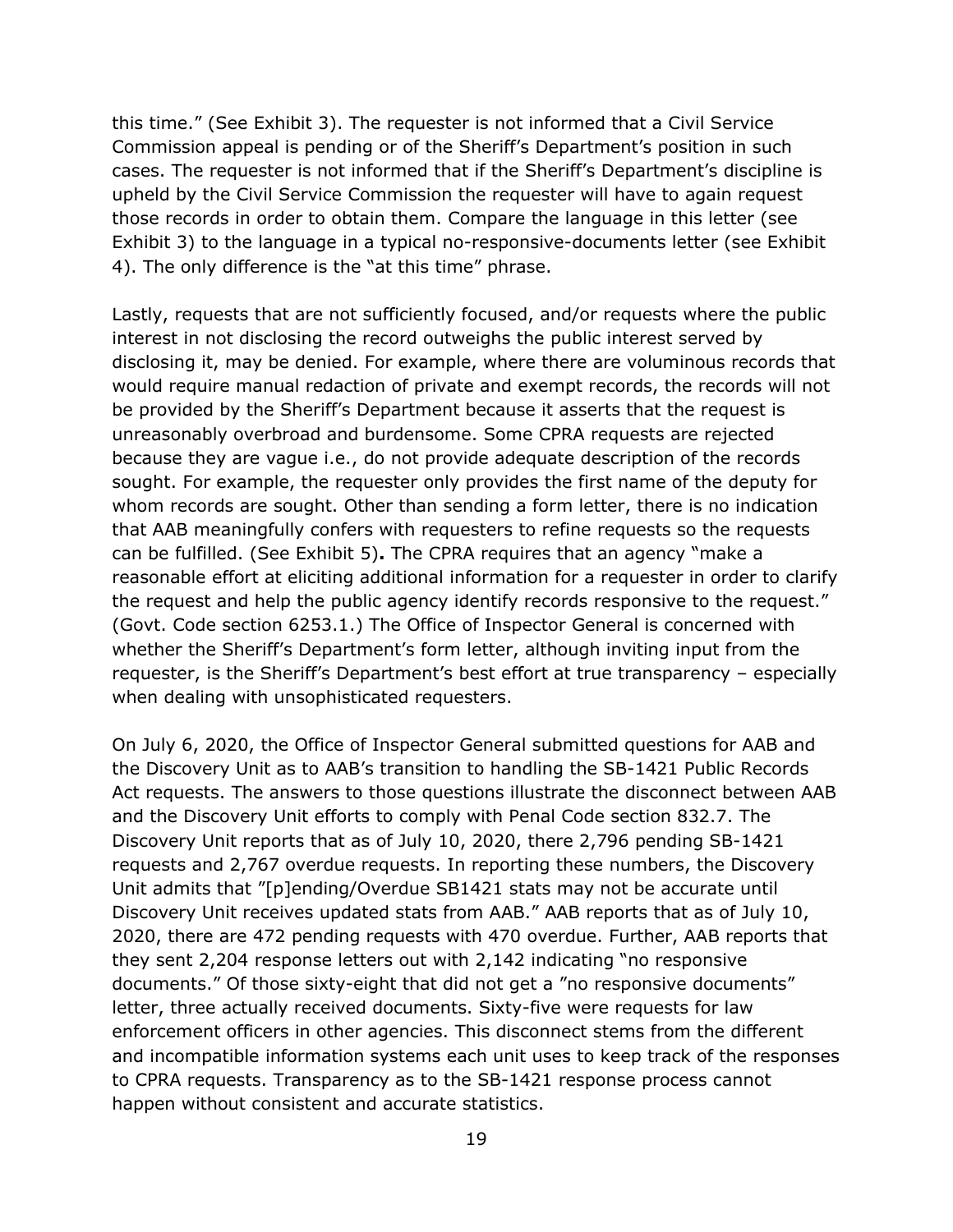# <span id="page-21-0"></span>The Los Angeles Police Department

On December 3, 2019, Office of Inspector General staff met with representatives from the Los Angeles Police Department's Legal Affairs Division (LAPD Legal Affairs) to review the LAPD's system of responding to Penal Code section 832.7 requests and benchmark the LAPD process against the Sheriff's Department's Discovery Unit process. LAPD Legal Affairs generally responds to all CPRA requests submitted to the LAPD, including Penal Code section 832.7 requests. LAPD Legal Affairs reported that it receives approximately 4,000 CPRA requests per year, of which about 400 (10 percent) are Penal Code section 832.7 requests. While the LAPD processes a similar number of total CPRA requests as the Sheriff's Department (LAPD: approx. 4,000; LASD: approx. 4,500), the Sheriff's Department receives substantially more Penal Code section 832.7 requests per year (approx. 2,909) than LAPD (approx. 400). Despite receiving a similar number of total CPRA requests per year, the Los Angeles Police Department's LAPD's staffing commitment to CPRA requests is much larger than the Sheriff's Department's Discovery Unit in 2019. 34

LAPD Legal Affairs is staffed with one detective, one senior management analyst, eight management analysts, and two clerks. In response to Penal Code section 832.7, LAPD Legal Affairs created a separate unit to respond to Penal Code section 832.7 requests. The LAPD's Penal Code section 832.7 unit is staffed by one Detective III, one senior management analyst, four management analysts and two clerks. In addition, LAPD Legal Affairs utilizes an additional sixteen employees imbedded in various units whose job it is to gather CPRA information from their respective units. The Sheriff's Department does not have dedicated unit level contacts. This type of contact is important in alleviating any resistance at the unit level that there may be in providing the requested document.

 $34$  It should be noted that when AAB took over the Penal Code section 832.7 unit it was staffed with 13 Sheriff's Department personnel. Therefore, in 2020, the entire CPRA unit, encompassing both the Discovery Unit and AAB, totals 20. While this is commensurate with the centralized CPRA staffing for LAPD, the absence of Sheriff's Department personnel assigned to the units responsible for gathering the records impacts the Sheriff Department's ability to promptly respond to CPRA requests.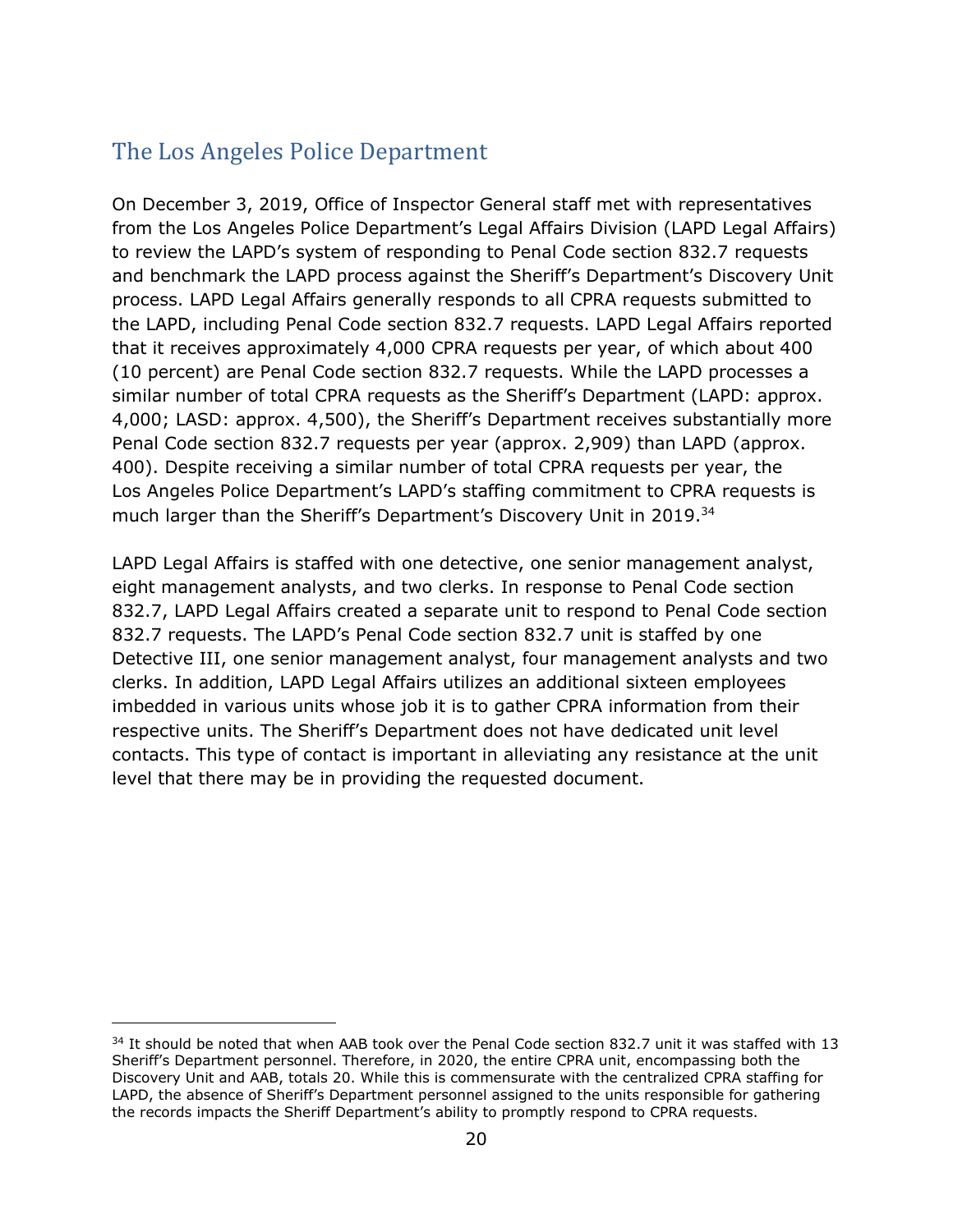|                                      | <b>Detective</b><br>Ш | Sr. Man.<br>Analyst | Man.<br>Analyst | <b>Clerk</b> | Other |
|--------------------------------------|-----------------------|---------------------|-----------------|--------------|-------|
| <b>CPRA Unit</b>                     |                       |                     | 8               |              |       |
| 1421                                 |                       |                     |                 |              |       |
| <b>Unit Level</b><br><b>Contacts</b> |                       |                     |                 |              | 16    |

In addition to differences in staffing resources allocated to CPRA requests, there are also significant differences in the process used by the LAPD to respond to these requests. One significant difference in the process is the LAPD's use of NextRequest, a public records request software package which allows the LAPD to efficiently track CPRAs throughout the request process from receipt to disclosure. The LAPD representatives stated that the use of records request software was essential to the effective management of the large number of CPRA requests received by their department.

The LAPD also utilizes its website to guide potential CPRA requesters through the process of submitting a PRA request. The LAPD website directs users to materials already made public – such as incident videos – thus reducing the number of potentially unnecessary CPRA requests. In an effort to speed up response times, the LAPD quickly sends out incident summaries as well as a list of related records to a requester rather that spending the time copying and redacting every available record related to an incident. The requester can then submit a subsequent request for the more specific record. This process reduces the time LAPD spends on producing records that are not what the requester seeks.

It is also important to note that the LAPD *does not* deny requests that ask for "any and all" documents or records related to a particular subject/incident as "overly burdensome." The LAPD works with the requester to refine an "any and all" to a more particularized form to which the LAPD is able to respond. As the LAPD does not deny "any and all" requests, it must process through a large number of requests of varying degrees of complexity, from simple matters to the production of voluminous documents and/or videos. To do this, the LAPD triages CPRA requests into four general categories:  $(1)$  very simple matters  $-$  e.g. denials of requests;  $(2)$ matters that can be completed in a short amount of time; (3) matters that can be completed within 60 days; and (4) complex matters that will take longer than 60 days to complete. Then based on the complexity of the request, the LAPD assigns appropriate level of staffing. LAPD representatives estimated that each category of request represented about twenty-five percent of the total requests received.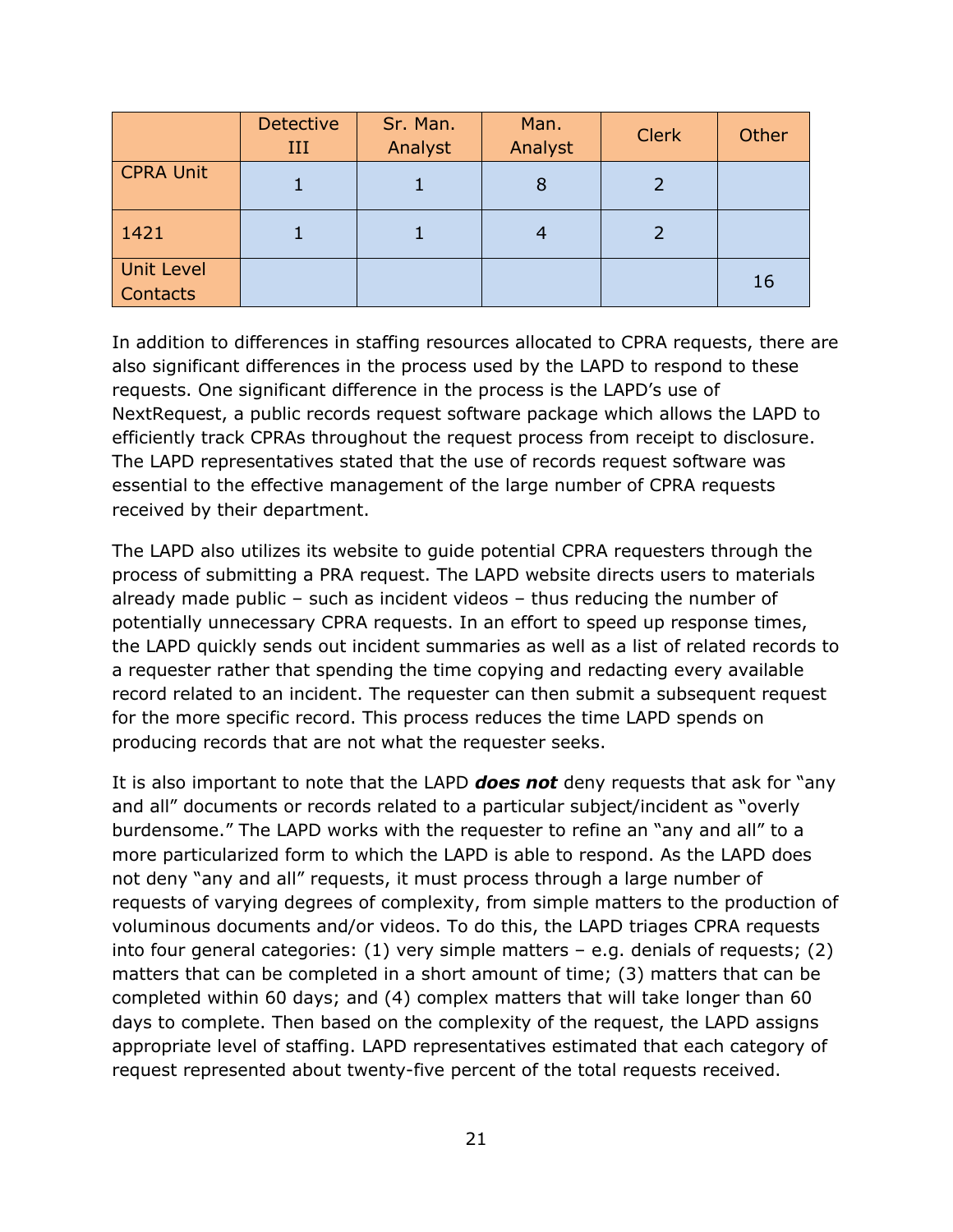The LAPD representatives stressed that the successful implementation of their CPRA process was the direct result of the strong commitment to transparency by Chief of Police Michel Moore who issued an administrative order mandating compliance with the CPRA which reads in pertinent part as follows:

406.30 CALIFORNIA PUBLIC RECORDS ACT. The Department is committed to upholding the right of the public to access records and information concerning the conduct of the people's business consistent with the Constitution of the State of California and the California Public Records Act (CPRA). The Department recognizes its obligation to comply with the CPRA, to facilitate public records access, and to promote a culture of transparency and accountability. Pursuant to the CPRA, Government Code Sections 6250—6257, all Department records are public records and shall be disclosed to the public, upon request, unless there is a specific legal basis not to do so.

In sum, the LAPD provides a blueprint for the efficient response to CPRA requests. The effectiveness of their system is corroborated by the fact that there currently is *only one* active lawsuit filed against the LAPD in the Superior Court alleging noncompliance with the California Public Records Act.

In comparison to the Sheriff's Department Discovery Unit, the LAPD Legal Affairs Division benefits from having dedicated unit level contacts, a request management software package that has been specifically tailored to CPRA responses, an integrated website, all supported by a written policy from the Chief of Police emphasizing the importance of transparency by and through compliance with the CPRA.

# <span id="page-23-0"></span>Structural Barriers to True Penal Code section 832.7 Transparency

Lastly, the Office of Inspector General is concerned that certain structural elements of the Sheriff's Department's force-review process may negatively impact Penal Code section 832.7 transparency. The Office of Inspector General found that at certain key points in the Sheriff's Department's force review process no substantive memoranda were created to preserve the Sheriff's Department's analysis and actions.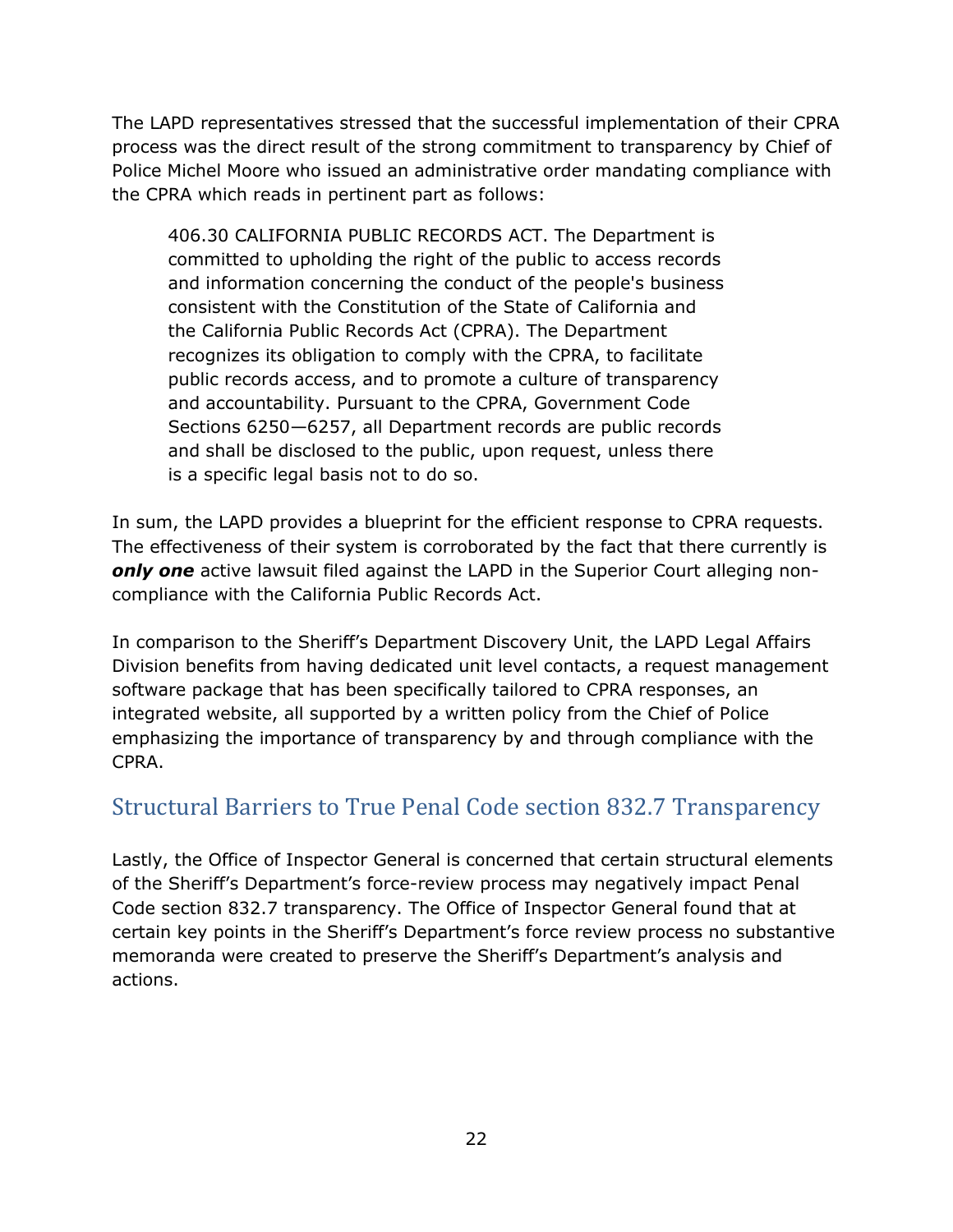#### <span id="page-24-0"></span>Force/Shooting Response Team Reviews

After a deputy involved shooting or a use of force involving a serious injury occurs, various units from the Sheriff's Department may respond to the scene. Responding units may include the Homicide Bureau (Homicide), Internal Affairs Bureau (IAB), and Training and Risk Management bureaus. Collectively, these departmental units evaluate the incident to address whether criminal violations have occurred and whether proper tactics and policies were followed. Each of these units create reports which may now be discoverable by means of Penal Code section 832.7. While these reports detail the investigation and may result in a criminal prosecution or discipline, in instances where there is no criminal prosecution or discipline these documents do not analyze whether the deputies adhered to the tactics taught by the Sheriff's Department.

As noted above, Penal Code section 832.7 specifically authorizes the release of records relating to a police discharge of a firearm at a person and records relating to an incident which resulted in death or great bodily injury.<sup>35</sup> The Sheriff's Department generally categorizes these types of incidents as "Category 3" force.<sup>36</sup> However, there are certain injuries, such as the breakage of small bones in the fingers, which the Sheriff's Department will not categorize as a Category 3 injury but which would be considered great bodily injury by California caselaw. Because information related to the review of force involving the discharge of a firearm or the infliction of death or great bodily injury may now be accessed by the public, the Office of Inspector General is concerned that the absence of documentation from the force review process will result in a lack of transparency.

#### <span id="page-24-1"></span>Executive Force Review Committee

Another potential structural barrier to true Penal Code section 832.7 transparency is the lack of substantive documentation of the Executive Force Review Committee (EFRC) findings and conclusions. After the investigations into a shooting or a significant use of force have been completed, these incidents are reviewed by the

 $35$  See California Penal Code sections 832.7(a)-(b), enacted by Senate Bill 1421.

<sup>&</sup>lt;sup>36</sup> The Sheriff's Department defines "Category 3 Force" as: all shootings in which a shot was intentionally fired at a person by a department member; any type of shooting by a department member which results in a person being hit; force resulting in admittance to a hospital; any death following a use of force by any department member; all head strikes with impact weapons; kick(s) delivered from a standing position, to an individual's head with a shod foot while the individual is lying on the ground/floor; knee strike(s) to an individual's head deliberately or recklessly causing their head to strike the ground, floor or other hard, fixed object; deliberately or recklessly striking an individual's head against a hard, fixed object; skeletal fractures, with the exception of minor fractures of the nose, fingers or toes, caused by any department member; all canine bites; or any force which results in a response from the Internal Affairs Bureau (IAB) Force/Shooting Response team. MPP 3-10/100.00, Use of Force Reporting Procedures.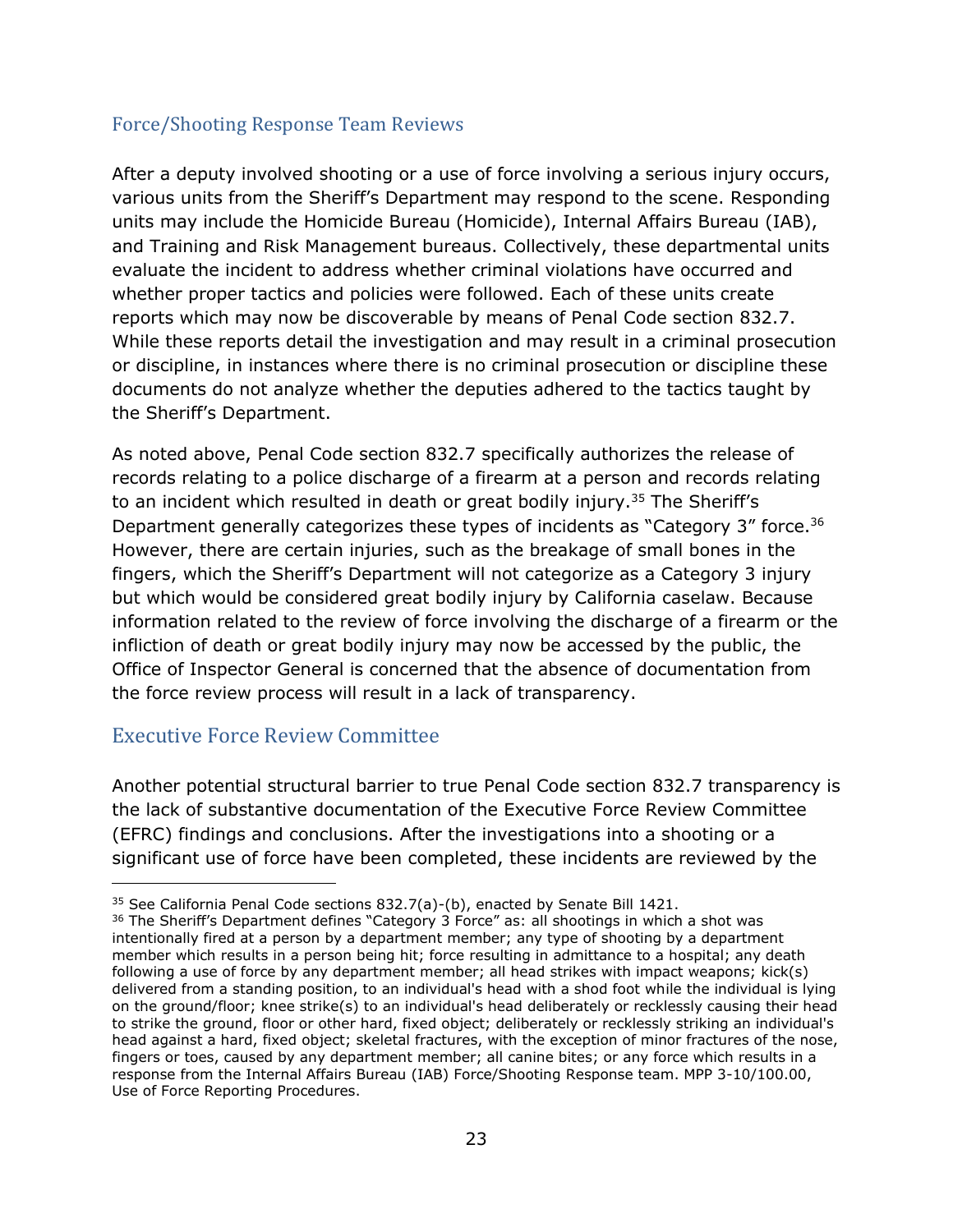EFRC.<sup>37</sup> The EFRC is comprised of three commanders who convene a hearing with the employee's unit commander, the IAB investigator, personnel from the Training Bureau, the Homicide Bureau, the Advocacy Unit, and the Risk Management Bureau.<sup>38</sup>

In the case of a deputy involved shooting or Category 3 use of force, the EFRC panel reviews the investigation report, the IAB administrative investigation report, and any prior information presented to the Sheriff's Department or subsequently discovered information related to the incident. At the EFRC meeting, the panel evaluates the incident and determines whether the use of force and tactics by each involved employee were within the Sheriff's Department's policies and procedures. If the EFRC determines a policy violation occurred, the panel makes a disciplinary recommendation to the concerned unit commander and division chief. The EFRC may also recommend other corrective action, training, debriefings, or commendations. While the EFRC panel's findings and conclusions are documented in an extremely brief memorandum, this memorandum does not contain a substantive record of the panel's factual review, policy and tactics analysis, and the basis for its conclusions.

In the interest of true transparency, the Office of Inspector General recommends that the basis of the EFRC panel's findings, analysis, and conclusions be substantively documented in writing. Again, the public cannot review what does not exist. For the community to gain a complete understanding of the deputy involved shootings and significant uses-of-force pursuant to the increased access provided by Penal Code section 832.7, the Sheriff's Department must produce detailed and substantive memoranda of its entire force review process.

# <span id="page-25-0"></span>**Conclusion**

Senate Bill 1421 was enacted September 30, 2018. The bill had an effective date of January 1, 2019. In the months before the bill went into effect, it is clear that the Sheriff's Department took no action to support its already fragile Discovery Unit CPRA team. The Sheriff's Department provided no additional staffing or infrastructure to respond to the new CPRA requests that would foreseeably follow the passage of this new law.

Sheriff's Department staff repeatedly stressed the need for additional staffing. Despite receiving far fewer Penal Code section 832.7 requests (LAPD: 400 versus LASD: 2909) the LAPD has a much larger number of staff dedicated to responding to CPRA requests. The LAPD also has software, training, and infrastructure designed

<sup>37</sup> MPP 3-10/140.00 - Executive Force Review Committee

 $38$  Ibid.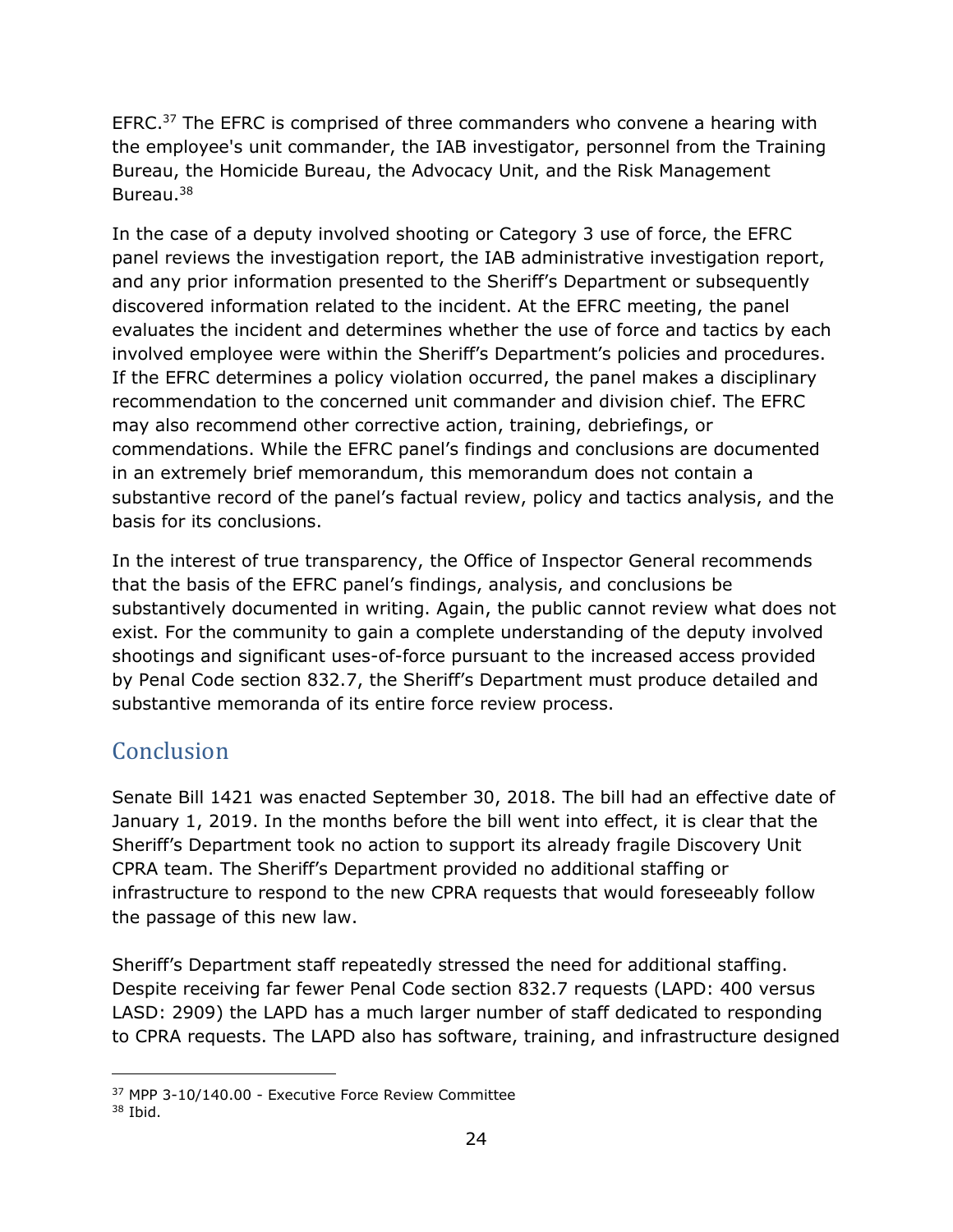specifically to process CPRA requests. Whether the shortage of staff/training/infrastructure was a function of a lack of planning, budget issues, or inefficient utilization of employees by the Sheriff's Department is of no matter. It is clear that the CPRA unit must have additional resources.

As a result of the Sheriff's Department inadequately staffing and equipping the Discovery Unit, thousands of SB-1421 California Public Records Act requests have stalled in "pending" status. The requests that were completed took an average of 151 days. The consequences of non-compliance are significant. The Sheriff's Department faced 11 lawsuits for lack of compliance with the CPRA in 2019. By comparison LAPD had one active lawsuit. The indemnities, attorney's fees, and legal costs resulting from these lawsuits might be better spent on increased infrastructure and training.

While AAB's implementation of increased staffing, tracking software, and a streamlined response process is laudable, the Office of Inspector General cannot opine on the actual effectiveness and transparency of AAB's changes until these processes and procedures have been implemented and there is an indication that the backlog of requests has lessened.

The Office of Inspector General has reviewed the [Sheriff's Department](https://lasd.org/sheriffs-statement-on-sb-1421-compliance/) statement [entitled "SB 1421 Compliance," dated June 16, 2020](https://lasd.org/sheriffs-statement-on-sb-1421-compliance/), posted on the LASD website and referenced by the Sheriff in a tweet days after a Los Angeles Times article was published which was critical of his SB-1421 response.<sup>39</sup> The Office of Inspector General is concerned about statements by the Sheriff regarding the efforts made by the Sheriff's Department to prepare for the inevitable onslaught of CPRA requests prior to the effective date of SB-1421. We requested all documents relevant to the efforts made by the department pre-SB-1421 and received no responsive documents. We are also concerned about the delay in implementing changes to the ineffective CPRA response system from January 1, 2019 to November 2019. The delay in implementation of an effective response team for eleven months resulted in a failure to comply with CPRA timelines, leading to multiple lawsuits against the county. Further, during these eleven months criminal defendants were denied access to legally discoverable records necessary for the defense of their criminal cases. Sheriff Villanueva's assertion that 75% of the requests have been responded to apparently means only that some written response was sent to the requester and not that records were provided.

<sup>39</sup> <https://www.latimes.com/california/story/2020-06-15/sheriff-villanueva-force-policies-transparency>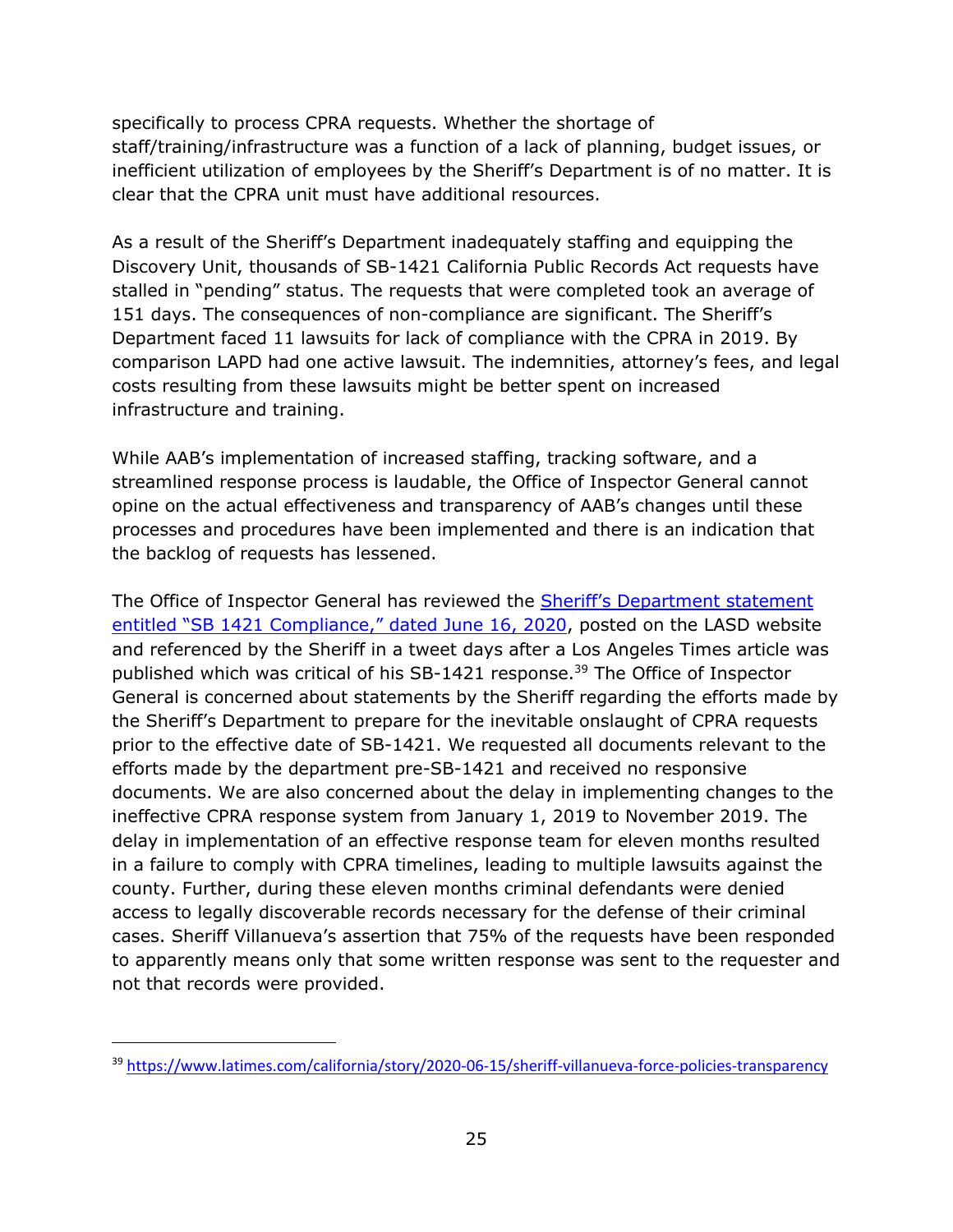True transparency requires full disclosure to the requester as to why the records were not produced. Without this information, a requester will be misled into thinking that no records exist. Perhaps of greater consequence is the possibility of unsound convictions and sentences, including imprisonment, for defendants who, due to Sheriff's Department ineffectiveness and questionable exemption procedures, did not receive records in a timely manner before trial. Regardless of the reason, the delay in records production will be viewed as a lack of transparency resulting in a loss of public trust.

Penal Code section 832.7's effectiveness relies primarily on the integrity of the law enforcement agencies. Unlike *Brady* and *Pitchess* processes where the prosecution or courts review the requests, the discretion of releasing Penal Code section 832.7 records lie entirely with law enforcement absent expensive and time-consuming lawsuits. The Sheriff's Department can ensure transparency only with complete and detailed explanations as to why a record was not produced in cases where exemptions apply.

On January 29, 2020, Sheriff Alex Villanueva tweeted:

"As @LASDHQ's Sheriff, I consider transparency to be of critical importance. The community trusts us. With trust comes a duty to be accountable. That's why I informed @LACountyBOS we are taking on a massive effort to load all legally allowable info online."

Clearly, making **all** non-exempt Penal Code section 832.7 records available online would be a significant step for the Sheriff's Department towards total transparency. The Sheriff's Department is not publishing all deputy involved shooting records online. The Sheriff's Department is not complying with statutorily required timelines for making public the names of deputies and the records pertaining to deputy involved shootings. Creating a culture of transparency comes from the top. LAPD's stronger commitment to transparency has made the LAPD Legal Affairs Division efficient, avoided litigation costs associated with untimely responses, and provided the public information with information it is entitled to. This commitment can be seen in LAPD Directive 4 (see Exhibit 6), stating a specific policy recognizing LAPD's obligation to comply with the CPRA, to facilitate public records access, and to promote a culture of transparency and accountability.

It remains to be seen if the Sheriff's Department has improved the effectiveness and transparency of its Penal Code section 832.7 and CPRA response process by transferring the handling of these requests to AAB. Regardless of whether additional resources are devoted to these requests, a clear framework of CPRA training and response policies is necessary to convey to the public that the Sheriff's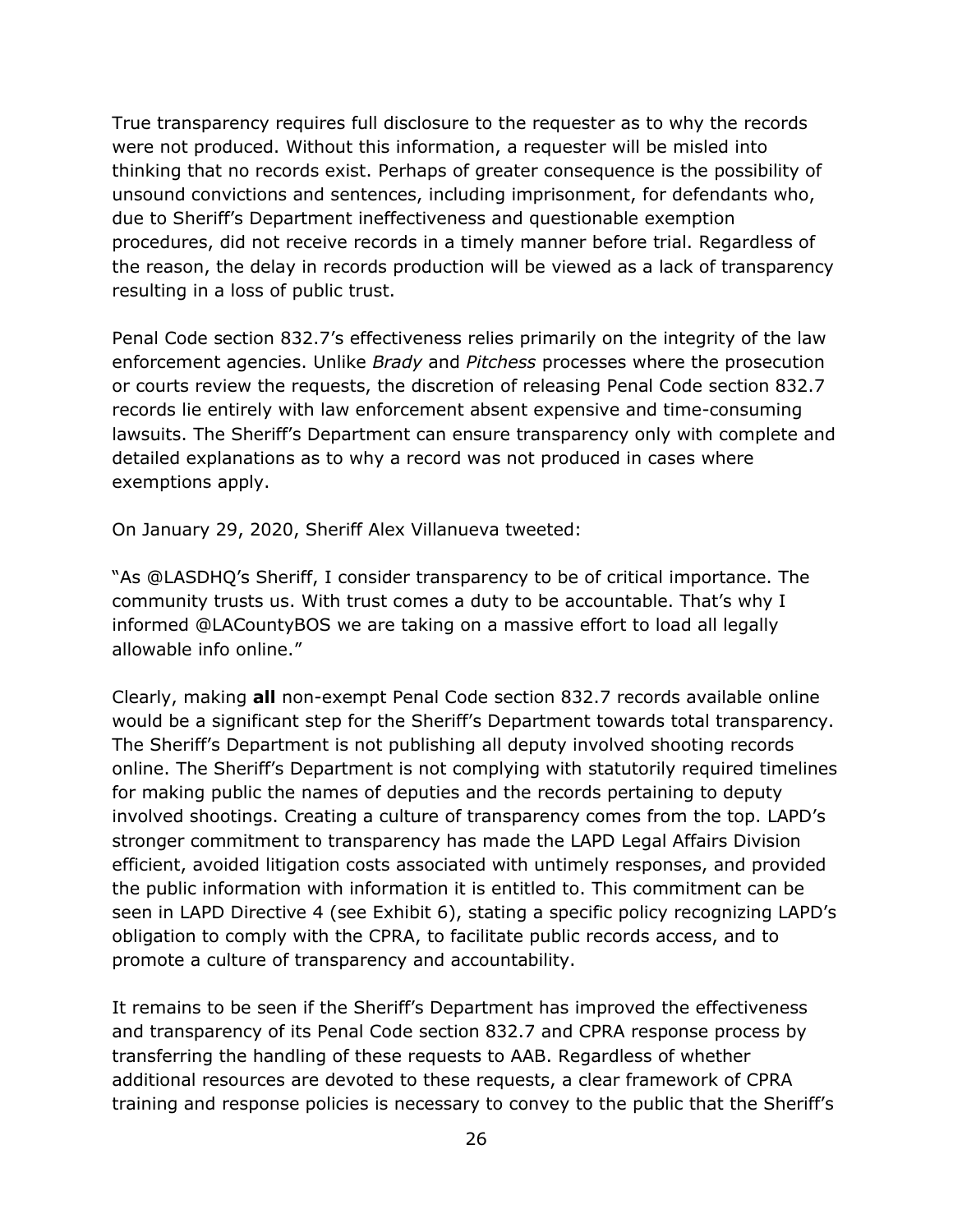Department is complying with Penal Code section 832.7 in a fair and transparent way. Only then will the public be able to benefit from the release of documents mandated by Penal Code section 832.7.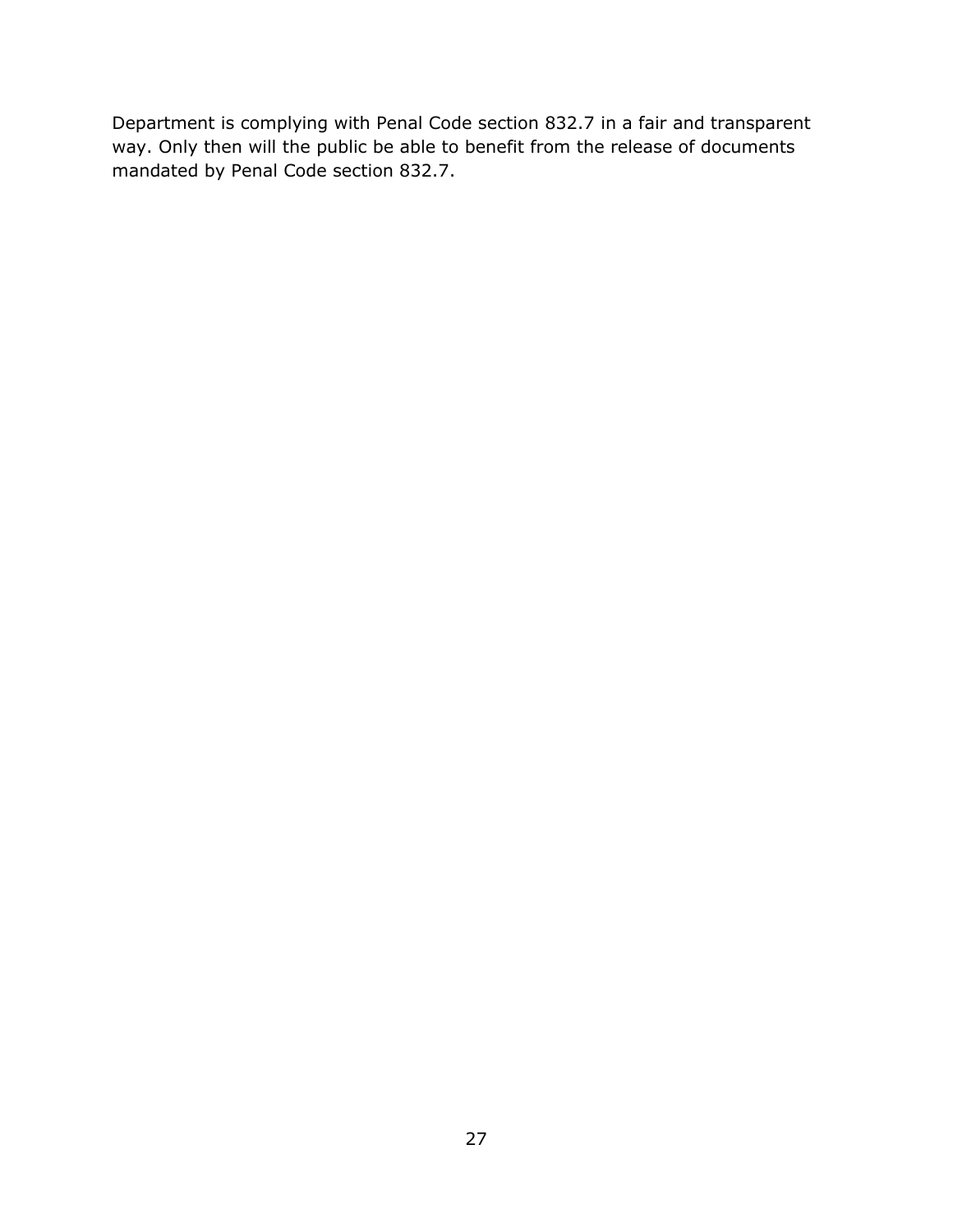

# Defice of the Steering

# **COUNTY OF LOS ANGELES HATL OF JUSTICE**



**ALEX VILLANUEVA, SHERIFF** 

September 11, 2020

Mr. Daniel W. Baker Chief Deputy, Inspector General Los Angeles County Office of Inspector General 312 South Hill Street, 3rd Floor Los Angeles, California 90012

Dear Mr. Baker:

#### RESPONSE TO THE LOS ANGELES COUNTY OFFICE OF INSPECTOR GENERAL'S SEPTEMBER 2020 REPORT, "THE RIGHT TO KNOW ACT: LOS ANGELES COUNTY SHERIFF'S DEPARTMENT RESPONSE TO POLICE TRANSPARENCY REFORM"

Attached is the Los Angeles County Sheriff's Department's (Department) response to the Los Angeles County Office of Inspector General's (OIG) validation draft on "THE RIGHT TO KNOW ACT: LOS ANGELES COUNTY SHERIFF'S DEPARTMENT RESPONSE TO POLICE TRANSPARENCY REFORM" report.

We thank you and your staff for your efforts in reviewing the various functions and responsibilities within the Department's purview. We have reviewed the report and appreciate your input.

We have attached a document containing responses to the report.

The dedication made by members of the OIG to execute this report is greatly appreciated by the Department. We are committed to balancing community safety with public trust and appreciate the recommendations you make to assist us in this endeavor.

211 WEST TEMPLE STREET, LOS ANGELES, CALIFORNIA 90012

A Tradition of Service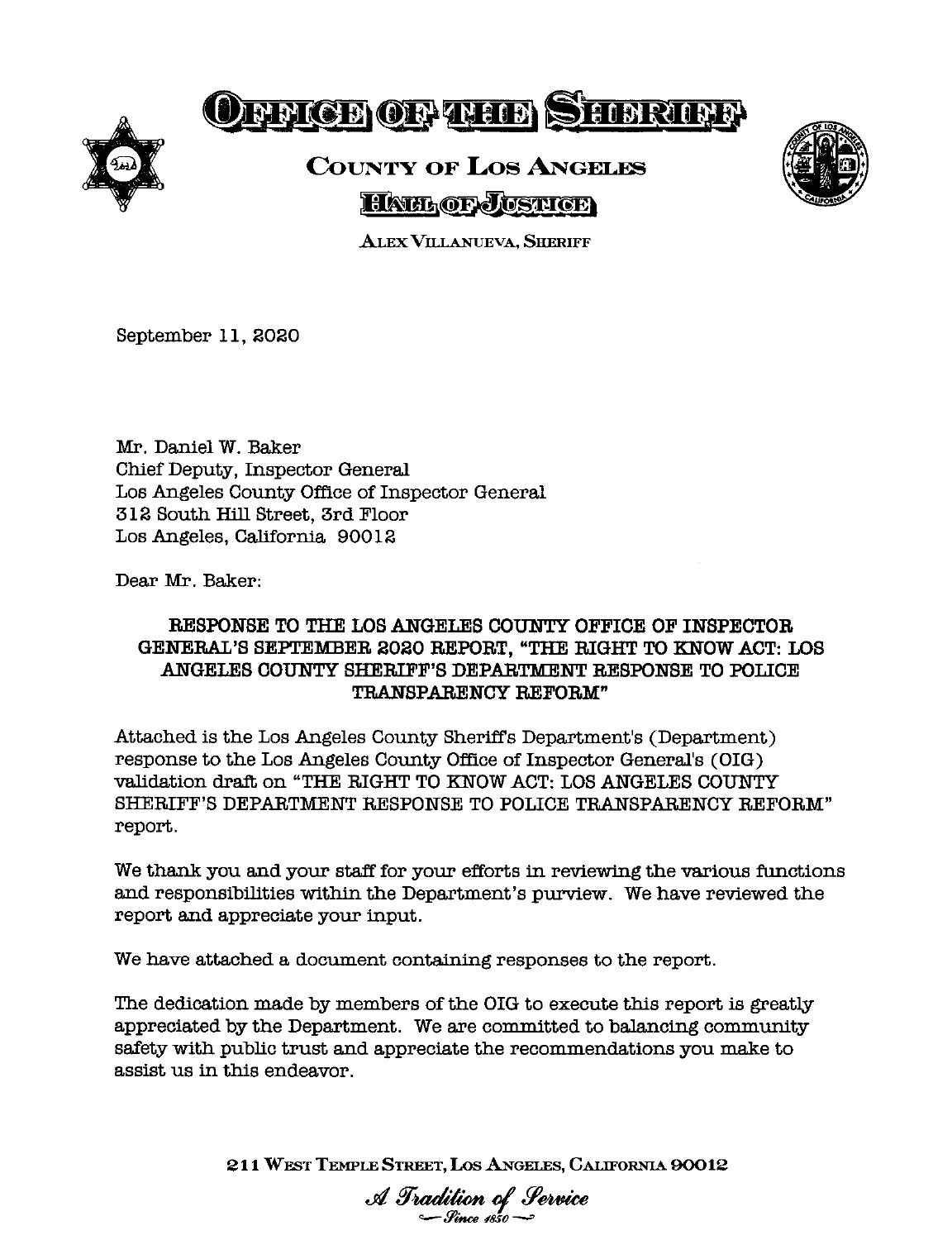Mr. Baker

The Audit and Accountability Bureau (AAB) has the responsibility to monitor and document the Department's response related to this review. Should you have any questions regarding the Department's response, please contact Captain Rodney K. Moore at (323) 307-8302.

Sincerely,

ALEX VILLANUEVA, SHERIFF

TIMOTHY R. MURAKAMI UNDERSHERIFF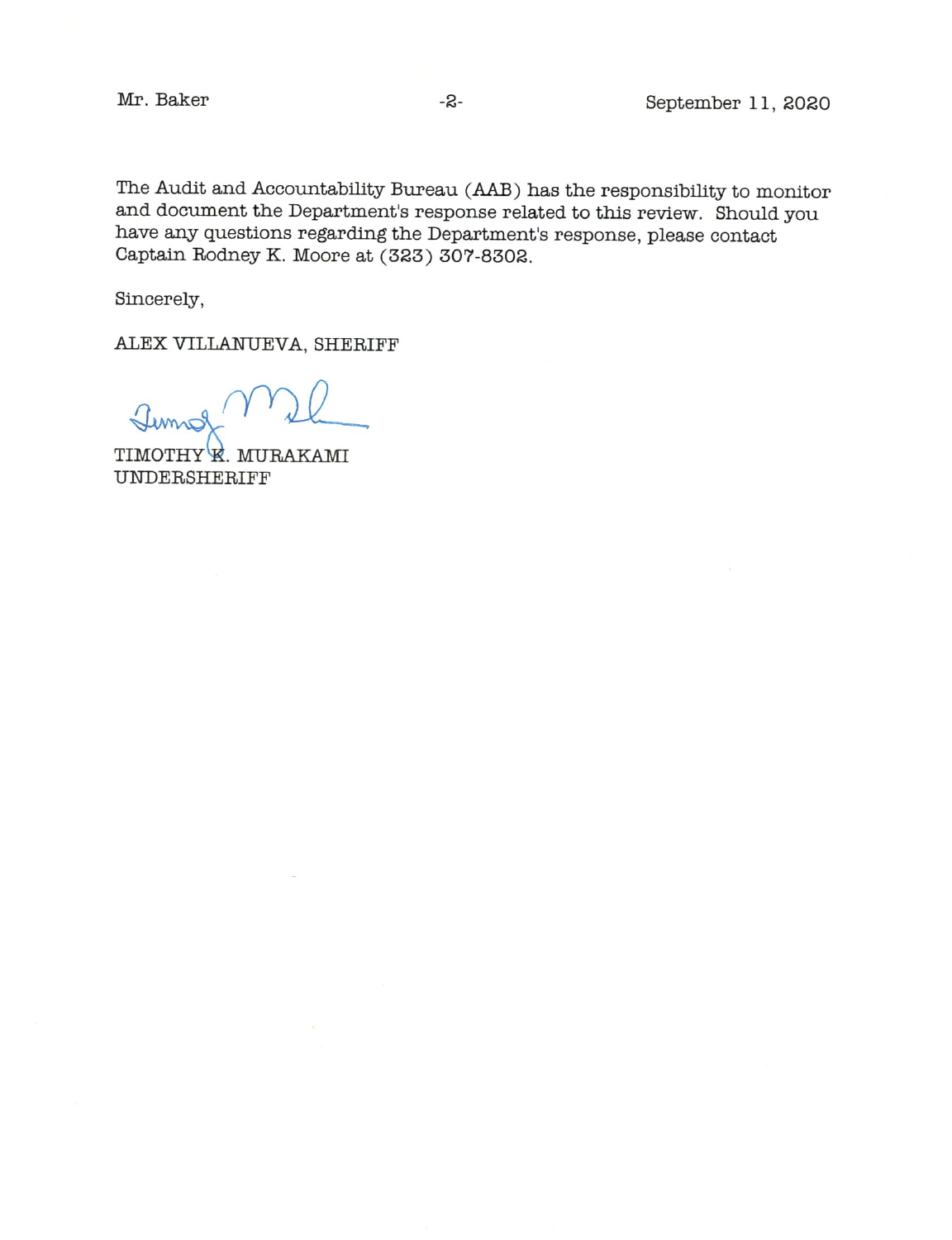#### **VALIDATION - LOS ANGELES COUNTY OFFICE OF INSPECTOR GENERAL REPORT**

SUBJECT: The Right to Know Act: Los Angeles County Sheriff's Department Response to Police Transparency Reform

#### **Introduction**

1. In 2019, the Sheriff's Department received 2,909 Penal Code section 832.7 records requests. The requesters were a mix of news agencies, private citizens, and a significant number of criminal defense attorneys. As of January 23, 2020, over seventy percent (2,058) of the Penal Code section 832.7 requests remained outstanding. Moreover, 1,942 of the outstanding Penal Code section 832.7 requests were pending for over 180 days without a response, well outside of the time limits mandated by the California Public Records Act. (Page 2. Paragraph 4)

Response: This statement does not take into account data from AAB. In December 2019, AAB completed 634 requests. Upon receipt of a Public Records Act request, AAB sends the requester a letter responding to the request by the statutory deadline. If necessary, the requester also receives a letter advising them of a need for an extension. Every 30 days, all requesters for Penal Code 832.7 records information receive updates advising them on the status of their request.

2. In analyzing the responses of the Sheriff's Department, we have found that there is a tremendous amount of internal confusion about the respective duties of AAB and the Discovery Unit. Each is utilizing a different and incompatible information system resulting in data that cannot be reconciled thus producing inaccurate statistics. These inaccuracies are yet another barrier to complete and transparent access to Penal Code section 832.7 information. (Page 3, Paragraph 4)

Response: AAB is assisting the Discovery Unit in handling Penal Code section 832.7 requests. The Discovery Unit is responsible for all other California Public Records Act requests. AAB created and developed a system for processing Penal Code section 832.7 requests. The Discovery Unit has been trained in the use of the new system and is currently converting to the same processing system as AAB.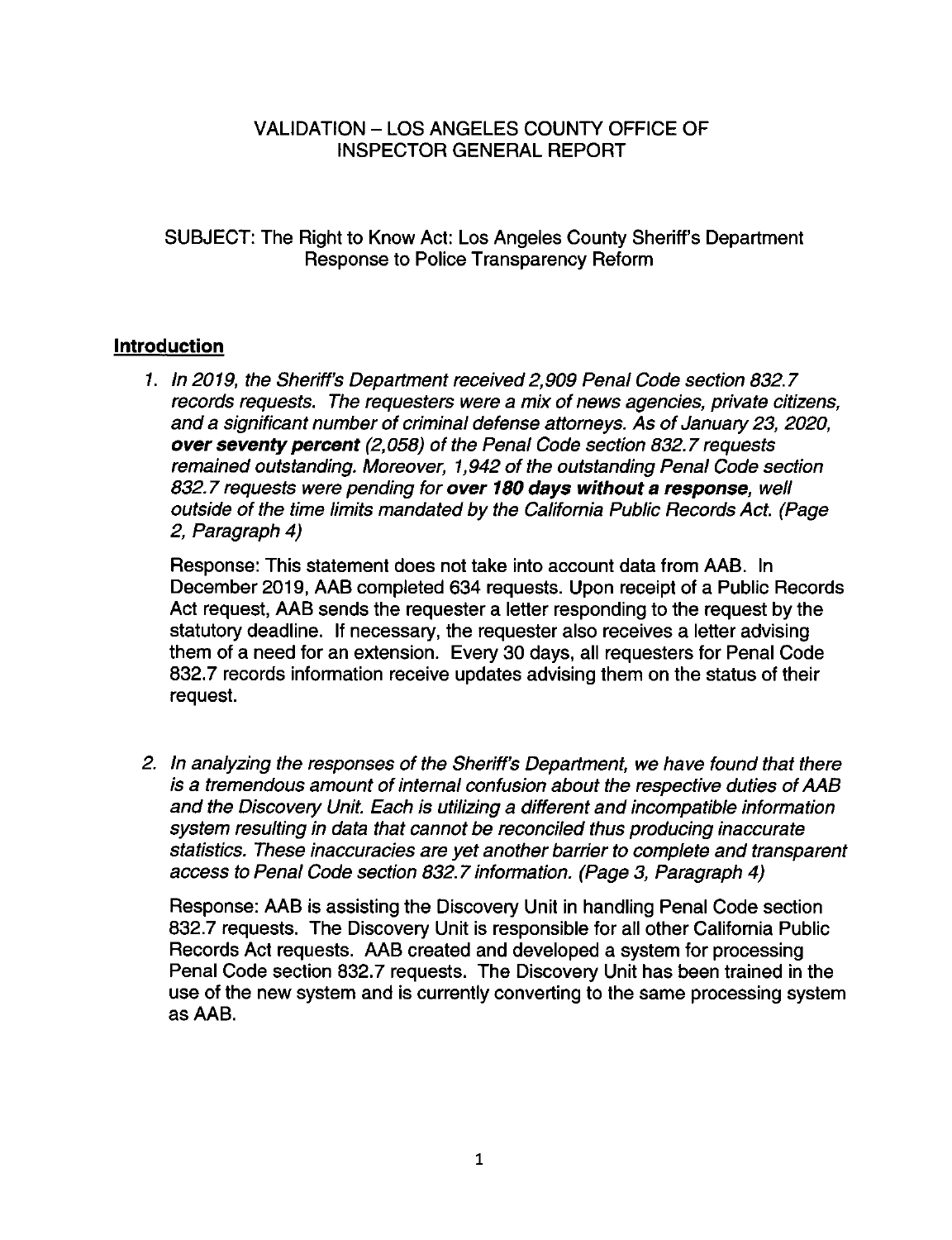#### The Sheriff's Department's Handling of Public Records Act Requests

3. The Discovery Unit generally does not produce records in response to requests asking for 'any and all' information on an employee/issue as they consider this an overly broad request. (Page 8, Paragraph 3)

Response: The Sheriff's Department does not deny requests for "any and all" Penal Code 832.7 incidents related to a specific employee or incident. The Sheriff's Department corresponds with requesters and asks them to refine their request if it is determined to be an overly broad request.

#### The Sheriff's Department is not Releasing Reports of Shootings and Uses of **Force**

4. According to the Sheriff's website, the webpage on which this data is posted contains documents that the Sheriff's Department "has previously released through [sic] to individuals or organizations who have requested them from the Los Angeles County Sheriff's Department," suggesting that out of all of the CPRA requests received pursuant to Penal Code section 832.7 records have been released for only twenty incidents. (Page 13, Paragraph 3)

Response: As of the date used in this report (August 17, 2020), records relating to twenty-one shooting incidents, ten use of force incidents resulting in great bodily injury, and five sustained findings of sexual assault and/or dishonesty were posted on the Sheriff's Department website. The Sheriff's Department is continuously publishing responses to Penal Code section 832.7 requests on the Sheriff's Department website, as they are produced to the requester. As of September 9, 2020, a total of sixty-three records responsive to Penal Code section 832.7 requests have been published on the Department website.

#### **Completed CPRA Requests**

5. Of the 4,513 total CPRA requests received in 2019, approximately 1,993 requests (44.1%) were completed while 2,519 requests (55.9%) remained pending as of December 31, 2019. For the purposes of this review, the term "completed" means that a response letter was sent to the requester. (Page 15, Paragraph 2)

Response: This statement does not take into account data from AAB. In December 2019, AAB completed 634 requests.

#### **Audits and Accountability Bureau Assumes Penal Code section 832.7 Duties**

6. In order to streamline the process by which a deputy can invoke the safety exemption to a Penal Code section 832.7 request, AAB is in the process of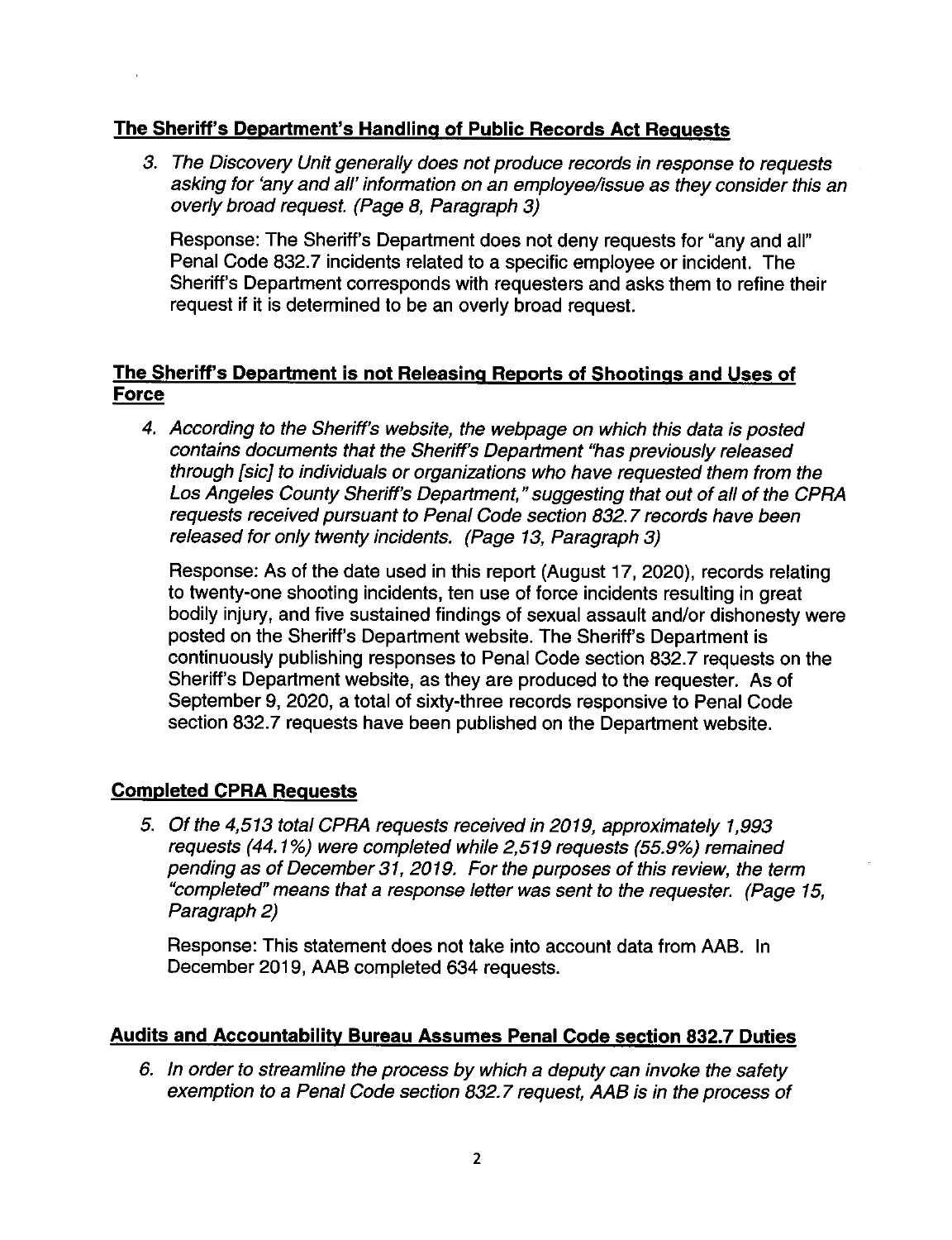creating a "master list" of deputies for whom AAB will automatically invoke the safety exemption and withhold records. (Page 18, Paragraph 4)

Response: AAB has created a list of personnel that are exempt based upon specific, articulable, and particularized reasons, per Penal Code section 832.7(b)(5)(D). Safety exemptions are not automatic, and are evaluated and approved by the Professional Standards Division, which consults with County Counsel when needed.

7. Some CPRA requests are rejected because they are vague i.e., do not provide adequate description of the records sought. For example, the requester only provides the first name of the deputy for whom records are sought. Other than sending a form letter, there is no indication that AAB meaningfully confers with requesters so the requests can be fulfilled. (Page 19, Paragraph 2)

Response: For requests in which AAB is unable to identify the requested personnel, they send the requester a letter requesting more detailed information. AAB asks the requester for any further information they may be able to provide. such as first name, last name, employee number, and unit of assignment. The requester is also provided with an email address, telephone number and a person to contact for assistance with their request.

8. AAB reports that as of July 10, 2020, there are 472 pending requests with 470 overdue. Further, AAB reports that they sent 2,204 response letters out with 2,142 indicating "no responsive documents." Of those sixty-eight that did not get a "no responsive documents" letter, three actually received documents. Sixtyfive were requests for law enforcement officers in other agencies. (Page 19, Paragraph 3)

Response: Upon receipt of a Public Records Act request, AAB sends the requester a letter acknowledging the request by the statutory deadline. If necessary, the requester also receives a letter advising them of a need for an extension. Every 30 days, all requesters for Penal Code section 832.7 records information receive updates advising them on the status of their request. AAB did not receive, nor account for, sixty-five requests for law enforcement officers in other agencies.

#### **Force/Shooting Response Team Reviews**

9. As noted above, Penal Code section 832.7 specifically authorizes the release of records relating to a police discharge of a firearm at a person and records relating to an incident which resulted in death or great bodily injury. The Sheriff's Department generally categorizes these types of incidents as "Category 3" force. However, there are certain injuries, such as the breakage of small bones in fingers, which the Sheriff's Department will not categorize as a Category 3 injury